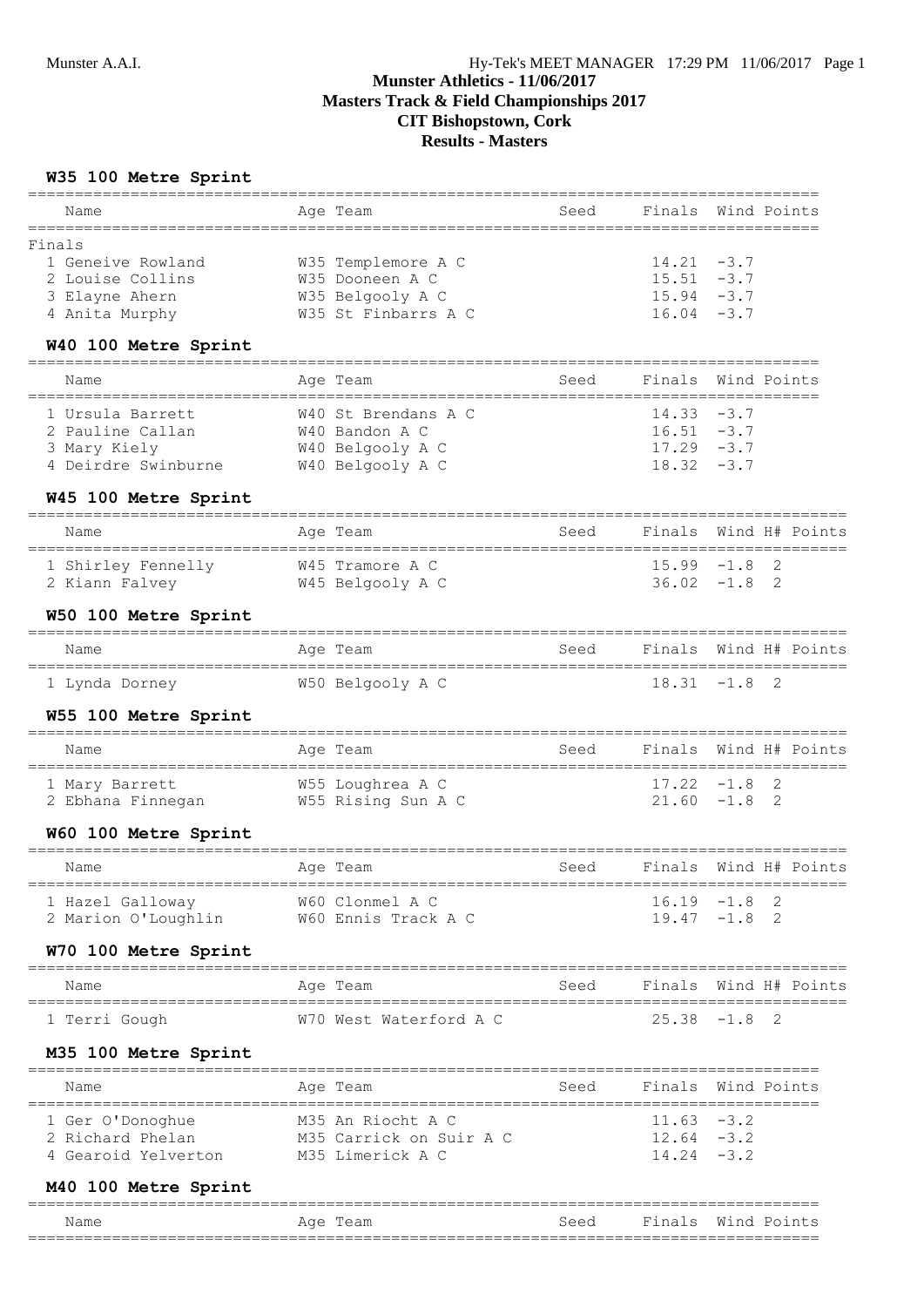**Masters Track & Field Championships 2017**

# **CIT Bishopstown, Cork**

**Results - Masters**

| 1 Kevin Lynch   | M40 Lios Tuathail A C | $12.39 - 3.2$ |
|-----------------|-----------------------|---------------|
| 2 Colin Brennan | M40 Youghal A C       | $13.22 - 3.2$ |

# **M45 100 Metre Sprint**

| Name                                                    | Age Team                                                  | Seed |                                                 | Finals Wind Points |
|---------------------------------------------------------|-----------------------------------------------------------|------|-------------------------------------------------|--------------------|
| 1 Finbarr Whelan<br>2 Trevor White<br>3 David Kilgannon | M45 Belgooly A C<br>M45 St Cronans A C<br>M45 Youghal A C |      | $13.15 - 3.2$<br>$13.36 - 3.2$<br>$13.56 - 3.2$ |                    |

### **M50 100 Metre Sprint**

| Name           | Age Team            | Seed | Finals Wind H# Points |  |  |
|----------------|---------------------|------|-----------------------|--|--|
| 1 Tom O'Brien  | M50 Waterford A C   |      | $13.77 -2.0$ 2        |  |  |
| 2 Tim Ryan     | M50 Dooneen A C     |      | $13.78 - 2.0$ 2       |  |  |
| 3 John Power   | M50 Ennis Track A C |      | $13.88 - 2.0$ 2       |  |  |
| 4 John Murphy  | M50 Ennis Track A C |      | $14.68 - 2.0$ 2       |  |  |
| 5 Gerard Leahy | M50 Liscarroll A C  |      | $15.28 -2.0 2$        |  |  |

#### **M55 100 Metre Sprint**

| Name             | Age Team         | Seed | Finals Wind H# Points |  |
|------------------|------------------|------|-----------------------|--|
| 1 Eugene McVeigh | M55 Belgooly A C |      | $15.67 -2.0$ 2        |  |

#### **M60 100 Metre Sprint**

| Name          | Age Team             | Seed | Finals Wind H# Points |  |  |
|---------------|----------------------|------|-----------------------|--|--|
| 1 Liam Lyster | M60 Crusaders A C    |      | $14.64 - 2.0$ 2       |  |  |
| 2 Seamus Fox  | M60 Fanahan McSweene |      | $15.76 -2.0$ 2        |  |  |

#### **M65 100 Metre Sprint**

| Name              | Age Team        | Seed | Finals Wind H# Points |                |  |
|-------------------|-----------------|------|-----------------------|----------------|--|
| 1 Bernard O'Neill | M65 Clonmel A C |      |                       | $15.32 -2.5$ 3 |  |

### **M70 100 Metre Sprint**

| Name                                                          | Age Team                                                     | Seed |                                                           | Finals Wind H# Points |
|---------------------------------------------------------------|--------------------------------------------------------------|------|-----------------------------------------------------------|-----------------------|
| 1 Brendan Snr Dennehy<br>2 Con O'Donovan<br>3 Jerry O'Connell | M70 Rising Sun A C<br>M70 Rising Sun A C<br>M70 Country Club |      | $14.38 - 2.5$ 3 CBP<br>$16.08 - 2.5$ 3<br>$19.80 - 2.5$ 3 |                       |
| M75 100 Metre Sprint                                          |                                                              |      |                                                           |                       |
| Name                                                          | Age Team                                                     | Seed |                                                           | Finals Wind H# Points |

| name                           | AYE IEAM                           | DEEU LIHAIS WIHUH IIT LUIHUS |                                   |  |
|--------------------------------|------------------------------------|------------------------------|-----------------------------------|--|
| 1 Jim O'Shea<br>2 Jimmy Shiels | M75 Farranfore<br>M75 Country Club |                              | $16.48 -2.5$ 3<br>$18.79 - 2.5$ 3 |  |

#### **M85 100 Metre Sprint**

| Name                           | Age Team           | Seed | Finals Wind H# Points     |
|--------------------------------|--------------------|------|---------------------------|
| <mark>. Sean O'Sullivan</mark> | M85 Rising Sun A C |      | $\sqrt{23.75}$ -2.5 3 CBP |

# **W35 200 Metre Sprint**

| __<br>____ | --<br>_____________                                              | _________________<br>____   |         |       |
|------------|------------------------------------------------------------------|-----------------------------|---------|-------|
| Name       | -<br>$\sim$<br>∼<br>$\sim$<br>المحمد المساحين المراجعة والمتناور | $S \cap \cap \cap$<br>- - - | _______ | $- -$ |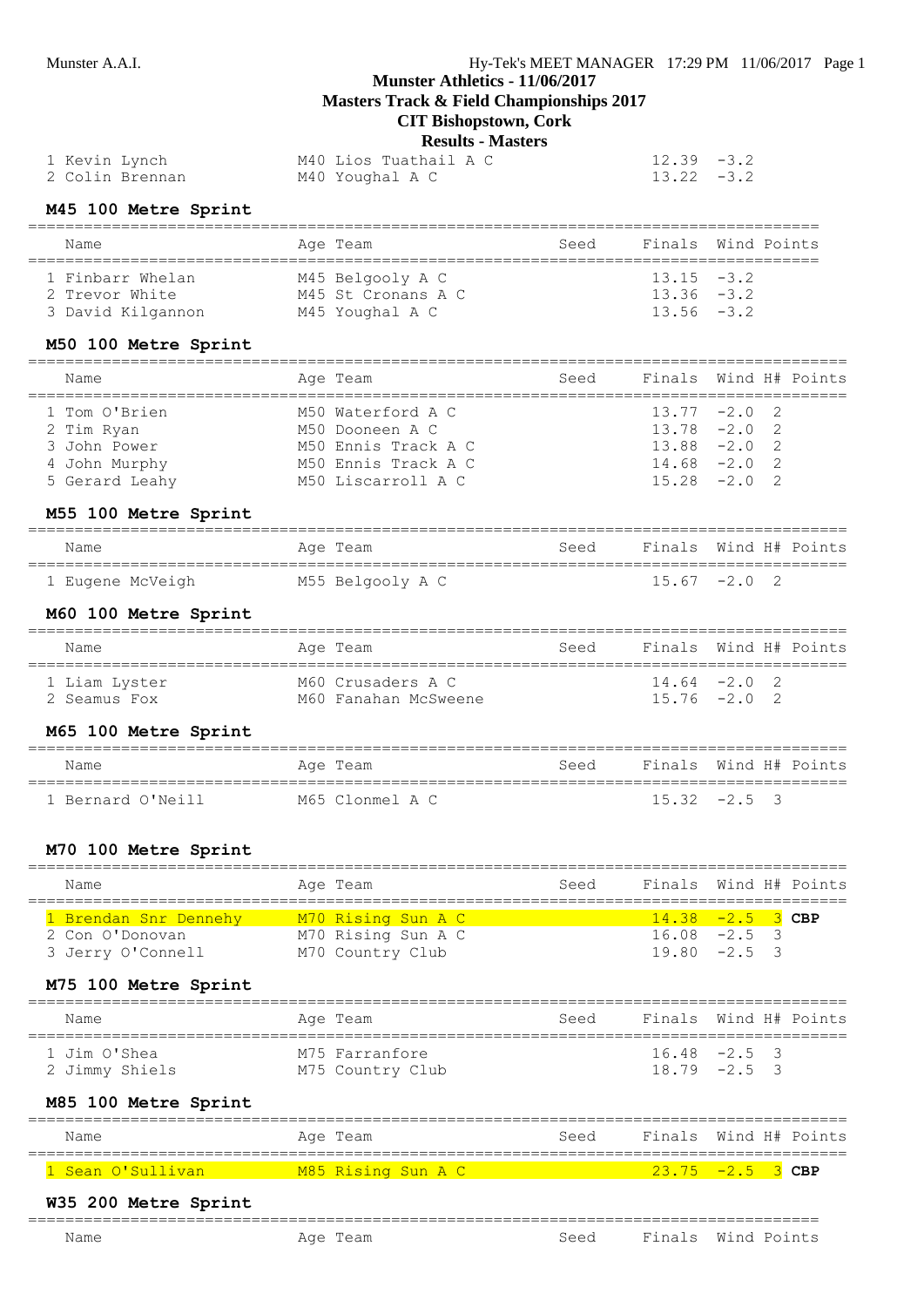**W40 200 Metre Sprint**

# **Munster Athletics - 11/06/2017**

**Masters Track & Field Championships 2017**

# **CIT Bishopstown, Cork**

# **Results - Masters** =====================================================================================

1 Anita Murphy M35 St Finbarrs A C

| Name                                          | Age Team                                | Seed<br>==================================== | Finals Wind Points             |            |                       |
|-----------------------------------------------|-----------------------------------------|----------------------------------------------|--------------------------------|------------|-----------------------|
| 1 Ursula Barrett<br>2 Mary Kiely              | W40 St Brendans A C<br>W40 Belgooly A C |                                              | $31.22 - 2.0$<br>$36.82 - 2.0$ |            |                       |
| W45 200 Metre Sprint                          |                                         |                                              |                                |            |                       |
| Name                                          | Age Team                                | Seed                                         | Finals Wind Points             |            |                       |
| 1 Shirley Fennelly                            | W45 Tramore A C                         |                                              | $34.77 - 2.0$                  |            |                       |
| W50 200 Metre Sprint                          |                                         |                                              |                                |            |                       |
| Name                                          | Age Team                                | Seed                                         | Finals Wind Points             |            |                       |
| 1 Helen Hartigan                              | W50 An Bru A C                          |                                              | $33.62 - 2.0$                  |            |                       |
| W60 200 Metre Sprint                          |                                         |                                              |                                |            |                       |
| Name<br>===================================== | Age Team                                |                                              | Seed Finals Wind Points        |            |                       |
| 1 Hazel Galloway<br>2 Marion Lyons            | W60 Clonmel A C<br>W60 St Finbarrs A C  |                                              | $34.75 -2.0$<br>$44.73 - 2.0$  |            |                       |
|                                               |                                         |                                              |                                |            |                       |
| W70 200 Metre Sprint                          |                                         |                                              |                                |            |                       |
| Name                                          | Age Team                                | Seed                                         | Finals                         |            | Wind Points           |
| 1 Terri Gough                                 | W70 West Waterford A C                  |                                              | $53.59 - 2.0$                  |            |                       |
| M35 200 Metre Sprint                          |                                         |                                              |                                |            |                       |
| Name                                          | Age Team                                | Seed                                         | Finals                         |            | Wind Points           |
| 1 Colm Lynch<br>2 Adrian McGinly              | M35 Iveragh A C<br>M35 Templemore A C   |                                              | 24.89<br>26.30                 | NWI<br>NWI |                       |
| 3 John Dineen                                 | M35 Waterford A C                       |                                              | 26.48                          | NWI        |                       |
| 4 Richard Phelan                              | M35 Carrick on Suir A C                 |                                              | 26.94                          | NWI        |                       |
| 5 Gearoid Yelverton                           | M35 Limerick A C                        |                                              | 30.00                          | NWI        |                       |
| M40 200 Metre Sprint                          |                                         |                                              |                                |            |                       |
| Name                                          | Age Team                                | Seed                                         | Finals Wind Points             |            |                       |
| 1 Brendan Leahy                               | M40 Waterford A C                       |                                              | 24.39                          | NWI        |                       |
| 2 Kevin Lynch                                 | M40 Lios Tuathail A C                   |                                              | 24.86                          | NWI        |                       |
| 3 Colin Brennan                               | M40 Youghal A C                         |                                              | 27.74                          | NWI        |                       |
| M45 200 Metre Sprint                          |                                         |                                              |                                |            |                       |
| Name                                          | Age Team                                | Seed                                         |                                |            | Finals Wind H# Points |
| 1 Gregrory Fitzgerald                         | M45 West Waterford A C                  |                                              | No Time                        |            |                       |
| 2 Trevor White                                | M45 St Cronans A C                      |                                              | No Time                        |            |                       |
| 3 Paschall Halley                             | M45 Waterford A C                       |                                              | No Time                        |            |                       |
| 4 Michael Dennehy                             | M45 Rising Sun A C                      |                                              | No Time                        |            |                       |
| 5 David Kilgannon                             | M45 Youghal A C                         |                                              | No Time                        |            |                       |
| 6 Finbarr Whelan                              | M45 Belgooly A C                        |                                              | No Time                        |            |                       |
|                                               |                                         |                                              |                                |            |                       |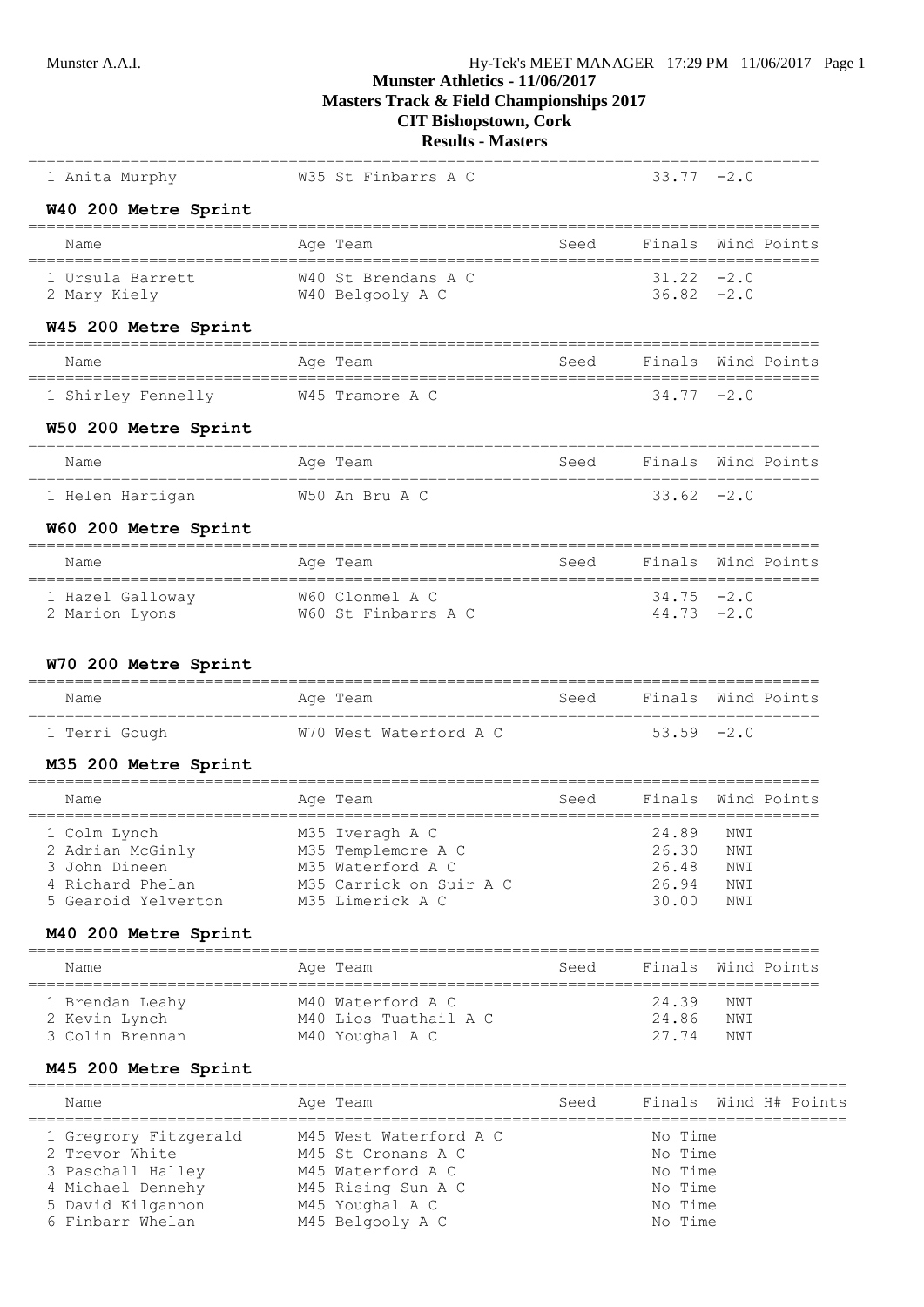#### **M50 200 Metre Sprint**

| Name                                                                                  | Age Team                                                                          | Seed | Finals Wind H# Points                                |                    |  |
|---------------------------------------------------------------------------------------|-----------------------------------------------------------------------------------|------|------------------------------------------------------|--------------------|--|
| 1 Tom O'Brien<br>2 Tim Ryan<br>3 John Power<br>4 Gerard Leahy<br>M55 200 Metre Sprint | M50 Waterford A C<br>M50 Dooneen A C<br>M50 Ennis Track A C<br>M50 Liscarroll A C |      | 27.64<br>$28.00 \t 0.6 \t 3$<br>28.87 0.6 3<br>30.93 | $0.6-3$<br>$0.6-3$ |  |
| Name                                                                                  | Age Team                                                                          | Seed | Finals Wind H# Points                                |                    |  |
| 1 Steve Dunning<br>2 Stephen Murphy                                                   | M55 St Catherines A C<br>M55 Rising Sun A C                                       |      | 27.49<br>34.88 0.6 3                                 | $0.6-3$            |  |
| M60 200 Metre Sprint                                                                  |                                                                                   |      |                                                      |                    |  |

| Name          | Age Team             | Seed | Finals Wind H# Points |  |  |
|---------------|----------------------|------|-----------------------|--|--|
| 1 Liam Lyster | M60 Crusaders A C    |      | 30.58 0.6 3           |  |  |
| 2 Seamus Fox  | M60 Fanahan McSweene |      | 33.87 0.6 3           |  |  |

#### **M65 200 Metre Sprint**

| Name              | Age Team        | Seed | Finals Wind H# Points |             |  |
|-------------------|-----------------|------|-----------------------|-------------|--|
| 1 Bernard O'Neill | M65 Clonmel A C |      |                       | 31.94 NWT 4 |  |

#### **M70 200 Metre Sprint**

| Name                                 | Age Team                               | Seed | Finals Wind H# Points |                |  |
|--------------------------------------|----------------------------------------|------|-----------------------|----------------|--|
| 1 Brendan Snr Dennehy                | M70 Rising Sun A C/                    |      | $29.59$ NWI 4 CBP     |                |  |
| 2 Con O'Donovan<br>3 Jerry O'Connell | M70 Rising Sun A C<br>M70 Country Club |      | 35.88<br>43 66        | NWI 4<br>NWT 4 |  |

#### **M75 200 Metre Sprint**

| Name                             | Age Team                                 | Seed | Finals Wind H# Points |                |  |
|----------------------------------|------------------------------------------|------|-----------------------|----------------|--|
| 1 Jimmy Shiels<br>2 Tony Buckley | M75 Country Club<br>M75 Gneeveguilla A C |      | 45.11<br>47.58        | NWT 4<br>NWI 4 |  |

#### **M85 200 Metre Sprint**

| Name              | Age Team           | Seed | Finals Wind H# Points    |  |  |
|-------------------|--------------------|------|--------------------------|--|--|
| l Sean O'Sullivan | M85 Rising Sun A C |      | $\sqrt{55.46}$ NWI 4 CBP |  |  |

#### **W40 400 Metre Sprint**

| Name                              | Age Team                              | Seed | Finals Points      |  |
|-----------------------------------|---------------------------------------|------|--------------------|--|
| 1 Mary Cahill<br>2 Pauline Callan | W40 Ennis Track A C<br>W40 Bandon A C |      | 1:10.94<br>1:18.31 |  |

### **W50 400 Metre Sprint**

| Name             | Age Team               | Seed |               | Finals Points |
|------------------|------------------------|------|---------------|---------------|
| 1 Helen Hartigan | <u> W50 An Bru A C</u> |      | $1:14.51$ CBP |               |
| 2 Helen O'Hanlon | W50 Ennis Track A C    |      | 1:19.54       |               |

#### **W60 400 Metre Sprint**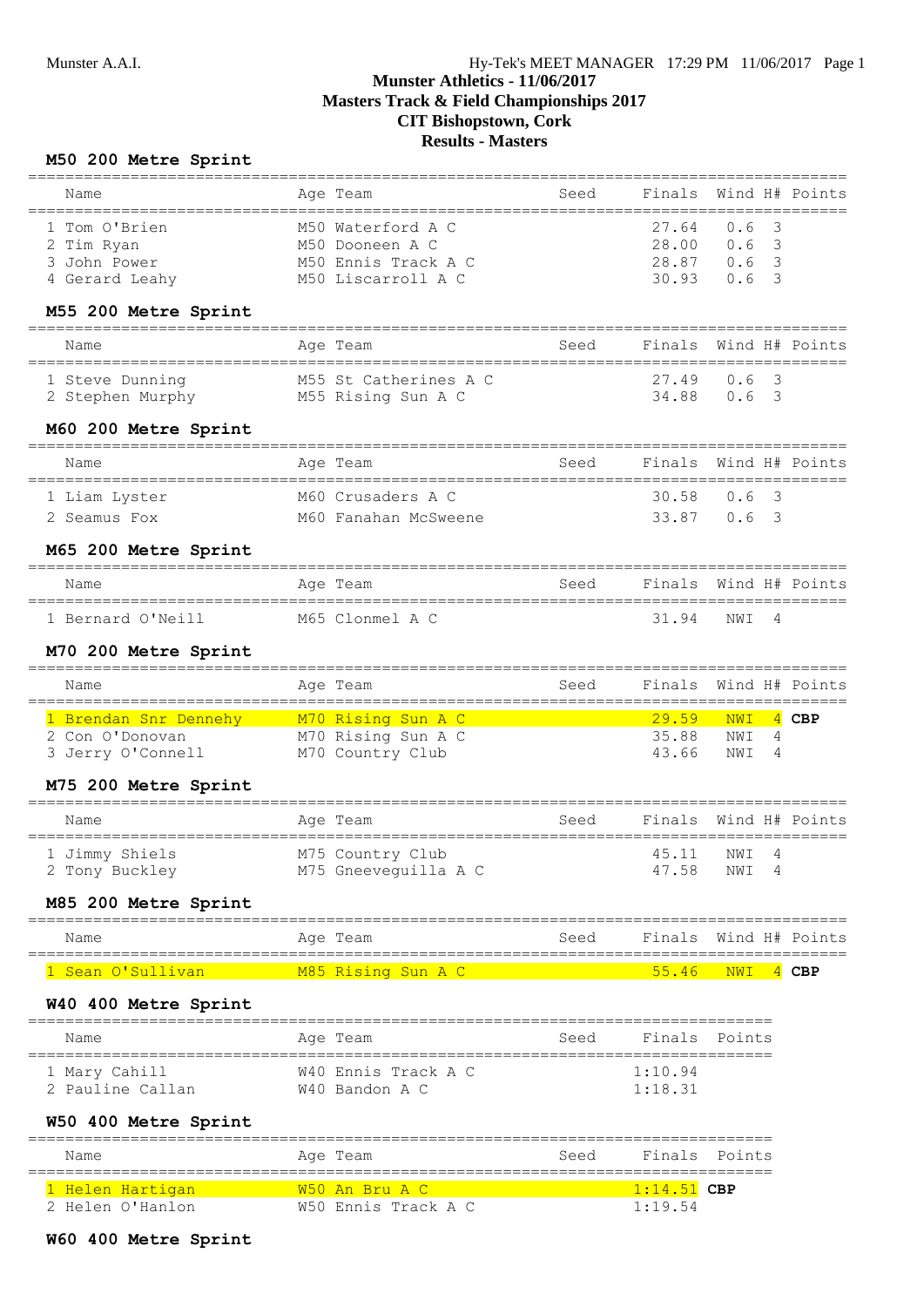**Masters Track & Field Championships 2017**

# **CIT Bishopstown, Cork**

### **Results - Masters**

| Name                   | Age Team               | Seed | Finals Points |  |
|------------------------|------------------------|------|---------------|--|
| 1 Carmel Micdhomhnaill | W60 West Limerick A.C. |      | $1:32.67$ CBP |  |
| 2 Marion Lyons         | W60 St Finbarrs A C    |      | 1:35.85       |  |

#### **M35 400 Metre Sprint**

| Name                                                 | Age Team                                                     | Seed | Finals Points           |  |
|------------------------------------------------------|--------------------------------------------------------------|------|-------------------------|--|
| 1 Simon Everard<br>2 Adrian McGinly<br>3 John Dineen | M35 Crusaders A C<br>M35 Templemore A C<br>M35 Waterford A C |      | 54.25<br>55.55<br>56.84 |  |
| 4 Keith Burke                                        | M35 Eagle A C                                                |      | 1:04.28                 |  |

#### **M40 400 Metre Sprint**

| Name                                                                       | Age Team                                                                         | Seed | Finals H# Points                           |                |  |
|----------------------------------------------------------------------------|----------------------------------------------------------------------------------|------|--------------------------------------------|----------------|--|
| 1 Brendan Leahy<br>2 Kevin Lynch<br>3 Mike Fitzgiboon<br>4 Tony FitzGerald | M40 Waterford A C<br>M40 Lios Tuathail A C<br>M40 Clonmel A C<br>M40 Dooneen A C |      | $54.25$ 2 CBP<br>55.79<br>56.62<br>1:00.65 | $\overline{2}$ |  |
| 5 Keith Horan                                                              | M40 South Galway                                                                 |      | 1:02.64                                    |                |  |

#### **M45 400 Metre Sprint**

| Name              | Age Team           | Seed |         | Finals H# Points |
|-------------------|--------------------|------|---------|------------------|
| 1 Paschall Halley | M45 Waterford A C  |      | 58.58   |                  |
| 2 Michael Dennehy | M45 Rising Sun A C |      | 1:03.57 | -2               |
| 3 Paul La Roque   | M45 Leevale A C    |      | 1:08.48 |                  |

#### **M50 400 Metre Sprint**

| Name                              | Age Team                            | Seed | Finals H# Points   |  |
|-----------------------------------|-------------------------------------|------|--------------------|--|
| 1 Jerome Foley                    | M50 Farranfore                      |      | $1:00.95$ 3 CBP    |  |
| 2 Michael Kelly<br>3 Gerard Leahy | M50 Derg A.C.<br>M50 Liscarroll A C |      | 1:02.98<br>1:11.44 |  |

#### **M55 400 Metre Sprint**

| Name             | Age Team           | Seed | Finals H# Points |  |
|------------------|--------------------|------|------------------|--|
| 1 Stephen Murphy | M55 Rising Sun A C |      | $1:18.09$ 3      |  |

#### **M60 400 Metre Sprint**

| Name                             | Age Team                                   | Seed | Finals H# Points   |        |  |
|----------------------------------|--------------------------------------------|------|--------------------|--------|--|
| 1 Joe Gough                      | M60 West Waterford A C                     |      | 1:03.62            | 4      |  |
| 2 Eddie Barry<br>3 David Kissane | M60 St Finbarrs A C<br>M60 St Brendans A C |      | 1:19.90<br>1:28.06 | 4<br>4 |  |
|                                  |                                            |      |                    |        |  |

#### **M70 400 Metre Sprint**

| Name              | Age Team                  | Seed | Finals H# Points |                 |
|-------------------|---------------------------|------|------------------|-----------------|
| 1 Michael Kiely   | <u>M70 Rising Sun A C</u> |      | 1:14.81          | $\triangle$ CBP |
| 2 Jerry O'Connell | M70 Country Club          |      | 1:46.50          |                 |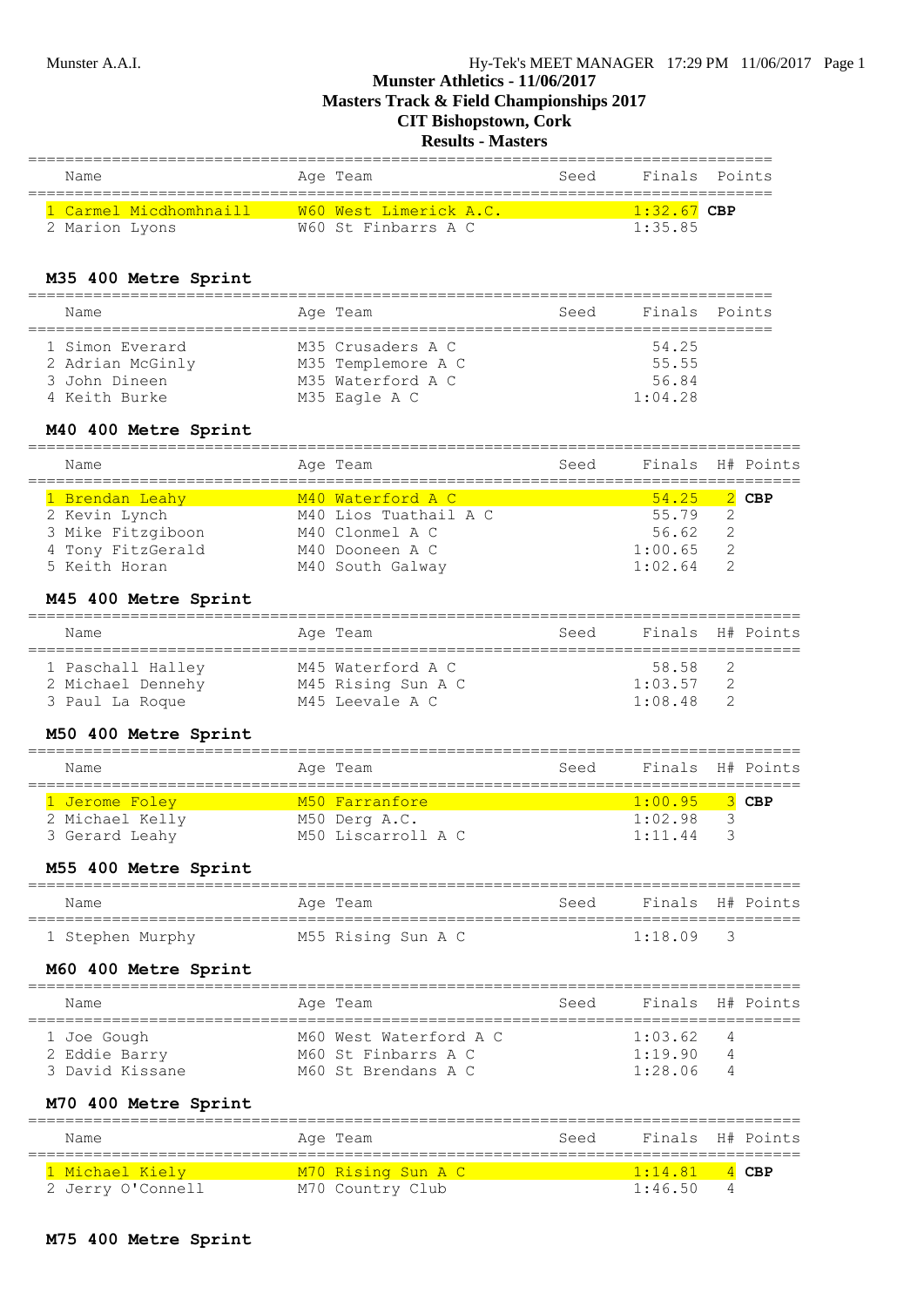**Masters Track & Field Championships 2017**

# **CIT Bishopstown, Cork**

**Results - Masters**

|                                           | - Iviasiefs                                                    |                         |                    |                  |
|-------------------------------------------|----------------------------------------------------------------|-------------------------|--------------------|------------------|
| Name                                      | Age Team                                                       | Seed                    |                    | Finals H# Points |
| 1 Tony Buckley                            | M75 Gneevequilla A C                                           |                         | 1:51.75            | 4                |
| W35 800 Metre Run                         |                                                                |                         |                    |                  |
| Name                                      | Age Team                                                       | Seed                    | Finals             | Points           |
| 1 Annette Quaid                           | W35 Leevale A C                                                |                         | <u>2:29.47</u> CBP |                  |
| 2 Anita Murphy                            | W35 St Finbarrs A C                                            |                         | 2:49.68            |                  |
| W40 800 Metre Run                         |                                                                | ======================= |                    |                  |
| Name<br>================================= | Age Team<br>-------------------------------------              | Seed                    | Finals             | Points           |
| 1 Mary Cahill                             | W40 Ennis Track A C                                            |                         | 2:39.92            |                  |
| 2 Sorcha Kearney<br>3 Pauline Callan      | W40 St Finbarrs A C<br>W40 Bandon A C                          |                         | 2:42.78<br>3:06.62 |                  |
| W45 800 Metre Run                         |                                                                |                         |                    |                  |
| Name                                      | Age Team                                                       | Seed                    | Finals             | Points           |
| 1 Evelyn Cashman                          | W45 Youghal A C                                                |                         | 2:44.52            |                  |
| 2 Anna O'Neill                            | W45 Dohenys A C                                                |                         | 2:54.48            |                  |
| W50 800 Metre Run                         |                                                                |                         |                    |                  |
| Name                                      | Age Team                                                       | Seed                    | Finals             | Points           |
| 1 Helen O'Hanlon                          | W50 Ennis Track A C                                            |                         | 3:00.51            |                  |
| W60 800 Metre Run                         |                                                                |                         |                    |                  |
| Name                                      | Age Team                                                       | Seed                    | Finals             | Points           |
| 1 Majella Diskin                          | W60 An Riocht A C                                              |                         | 3:21.37            |                  |
| 3 Marion Lyons                            | 2 Marion O'Loughlin W60 Ennis Track A C<br>W60 St Finbarrs A C |                         | 3:36.76<br>3:38.37 |                  |
| M35 800 Metre Run                         |                                                                |                         |                    |                  |
| Name                                      | Age Team                                                       | Seed                    | Finals             | Points           |
| 1 Denis Coughlan                          | M35 St Finbarrs A C                                            |                         | $2:03.34$ CBP      |                  |
| 2 John Dooley                             | M35 Thurles Crokes A C                                         |                         | 2:09.03            |                  |
| 3 Tony Quinlan<br>4 Peter Tonge           | M35 Waterford A C<br>M35 Ennis Track A C                       |                         | 2:17.91<br>2:23.26 |                  |
| 5 Brian Carroll                           | M35 Moyne A C                                                  |                         | 2:31.43            |                  |
| M40 800 Metre Run                         |                                                                |                         |                    |                  |
| Name                                      | Aqe Team                                                       | Seed                    | Finals             | Points           |
| 1 Laurence Arthur                         | M40 Derg A.C.                                                  |                         | 2:05.87            |                  |
| 2 Finbarr O'Dwyer                         | M40 Leevale A C                                                |                         | 2:09.19            |                  |
| 3 Mossie Keogh<br>4 Tony FitzGerald       | M40 West Waterford A C<br>M40 Dooneen A C                      |                         | 2:15.15<br>2:15.45 |                  |
|                                           |                                                                |                         |                    |                  |

#### **M45 800 Metre Run**

| Name                     | $\tilde{}$ | : 00 | na<br>$\epsilon$ | $D_{\mathcal{L}}$ |  |
|--------------------------|------------|------|------------------|-------------------|--|
| ___<br>___<br>__________ |            |      |                  |                   |  |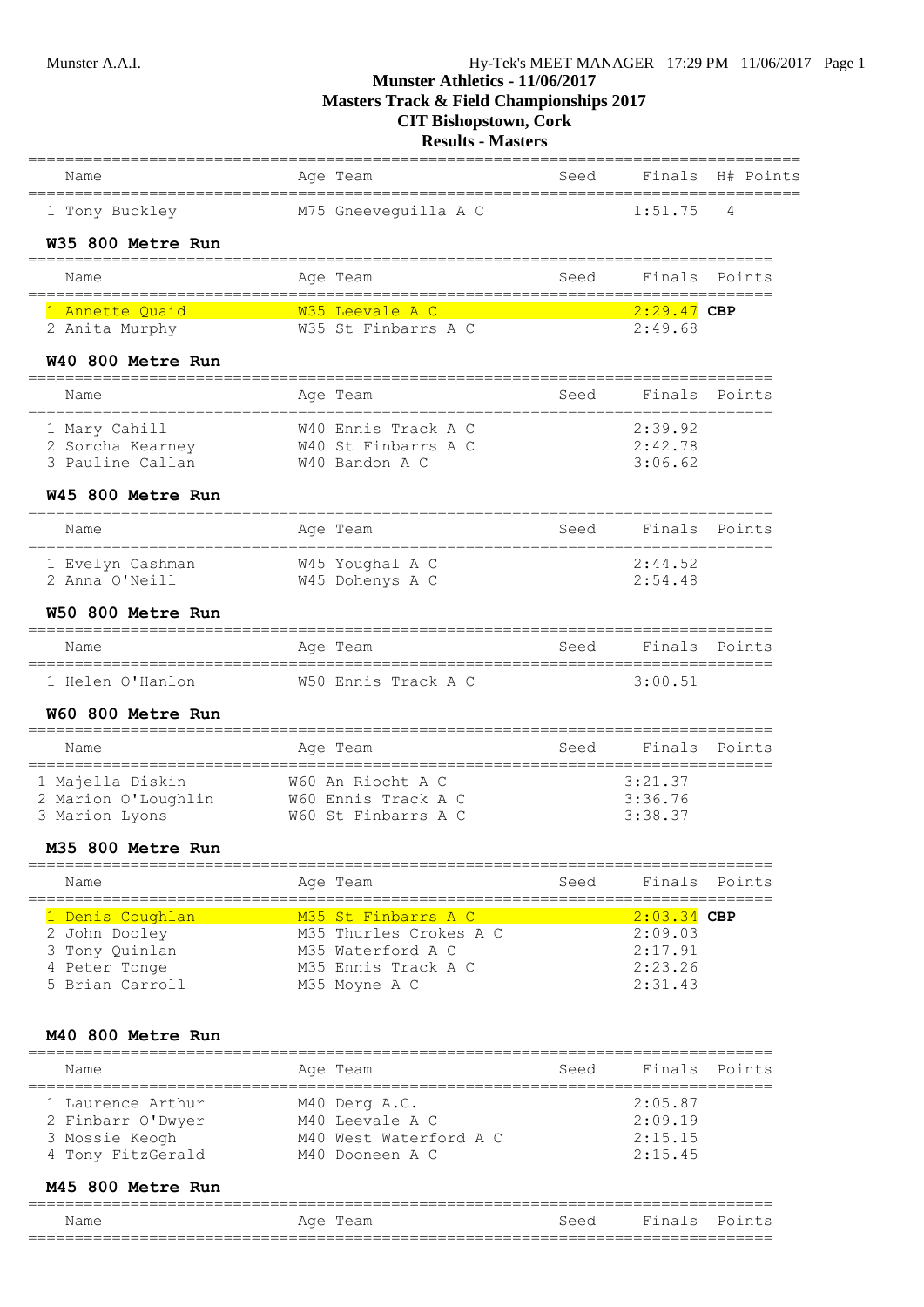# **Results - Masters**

| 1 Richard Hayes       | M45 Waterford A C      | 2:20.40 |
|-----------------------|------------------------|---------|
| 2 Yevgeniy Chizhikova | M45 West Waterford A C | 2:24.15 |
| 3 Stephen Geoghan     | M45 St Finbarrs A C    | 2:29.34 |
| 4 Paul La Roque       | M45 Leevale A C        | 2:36.96 |
| 5 Emmet Callan        | M45 Bandon A C         | 2:50.44 |

#### **M50 800 Metre Run**

| Name                                                                 | Age Team                                                                        | Seed | Finals Points                            |  |
|----------------------------------------------------------------------|---------------------------------------------------------------------------------|------|------------------------------------------|--|
| 1 Jerome Foley<br>2 Michael Kelly<br>3 John Murphy<br>4 Kieran Harte | M50 Farranfore<br>M50 Derg A.C.<br>M50 Ennis Track A C<br>M50 St Catherines A C |      | 2:17.01<br>2:18.85<br>2:29.52<br>2:49.18 |  |

#### **M55 800 Metre Run**

| Name                              | Age Team                                  | Seed | Finals Points      |  |
|-----------------------------------|-------------------------------------------|------|--------------------|--|
| 1 Michael Clune                   | M55 Ennis Track A C                       |      | 2:39.73            |  |
| 2 Jimmy Doyle<br>3 Stephen Murphy | M55 Ennis Track A C<br>M55 Rising Sun A C |      | 2:54.95<br>2:57.54 |  |

#### **M60 800 Metre Run**

| Name                                                 | Age Team                                                          | Seed | Finals Points                 |  |
|------------------------------------------------------|-------------------------------------------------------------------|------|-------------------------------|--|
| 1 Michael Murphy<br>2 Eddie Barry<br>3 David Kissane | M60 St Finbarrs A C<br>M60 St Finbarrs A C<br>M60 St Brendans A C |      | 2:30.19<br>3:02.84<br>3:09.93 |  |

#### **M65 800 Metre Run**

| Name          | Age Team            | Seed | Finals Points |  |
|---------------|---------------------|------|---------------|--|
| 1 Sean Whelan | M65 Ennis Track A C |      | 3:33.13       |  |

#### **M70 800 Metre Run**

| Name            | Age Team           | Seed | Finals Points |  |
|-----------------|--------------------|------|---------------|--|
| 1 Michael Kiely | M70 Rising Sun A C |      | $2:56.16$ CBP |  |

#### **M75 800 Metre Run**

| Name           | Aqe Team             | Seed | Finals Points   |  |
|----------------|----------------------|------|-----------------|--|
| 1 Tony Buckley | M75 Gneevequilla A C |      | $4 \cdot 03$ 92 |  |

#### **W60 1500 Metre Run**

| Name                  | Age Team              | Seed | Finals Points   |  |
|-----------------------|-----------------------|------|-----------------|--|
| 1 Carmel MicDomhnaill | W60 West Limerick A C |      | $7 \cdot 21$ 71 |  |

# **W40 1500 Metre Run**

| Name                  | Age Team            | Seed | Finals Points |  |
|-----------------------|---------------------|------|---------------|--|
| 1 Maria McCarthy      | W40 Farranfore      |      | 5:11.77       |  |
| 2 Suzanne Neilan      | W40 An Riocht A C   |      | 5:35.21       |  |
| 3 Sorcha Kearney      | W40 St Finbarrs A C |      | 5:35.35       |  |
| 4 Ann Marie Connellan | W40 Ennis Track A C |      | 5:44.45       |  |
| 6 Pauline Callan      | $W40$ Bandon A C    |      | 6:10.19       |  |
|                       |                     |      |               |  |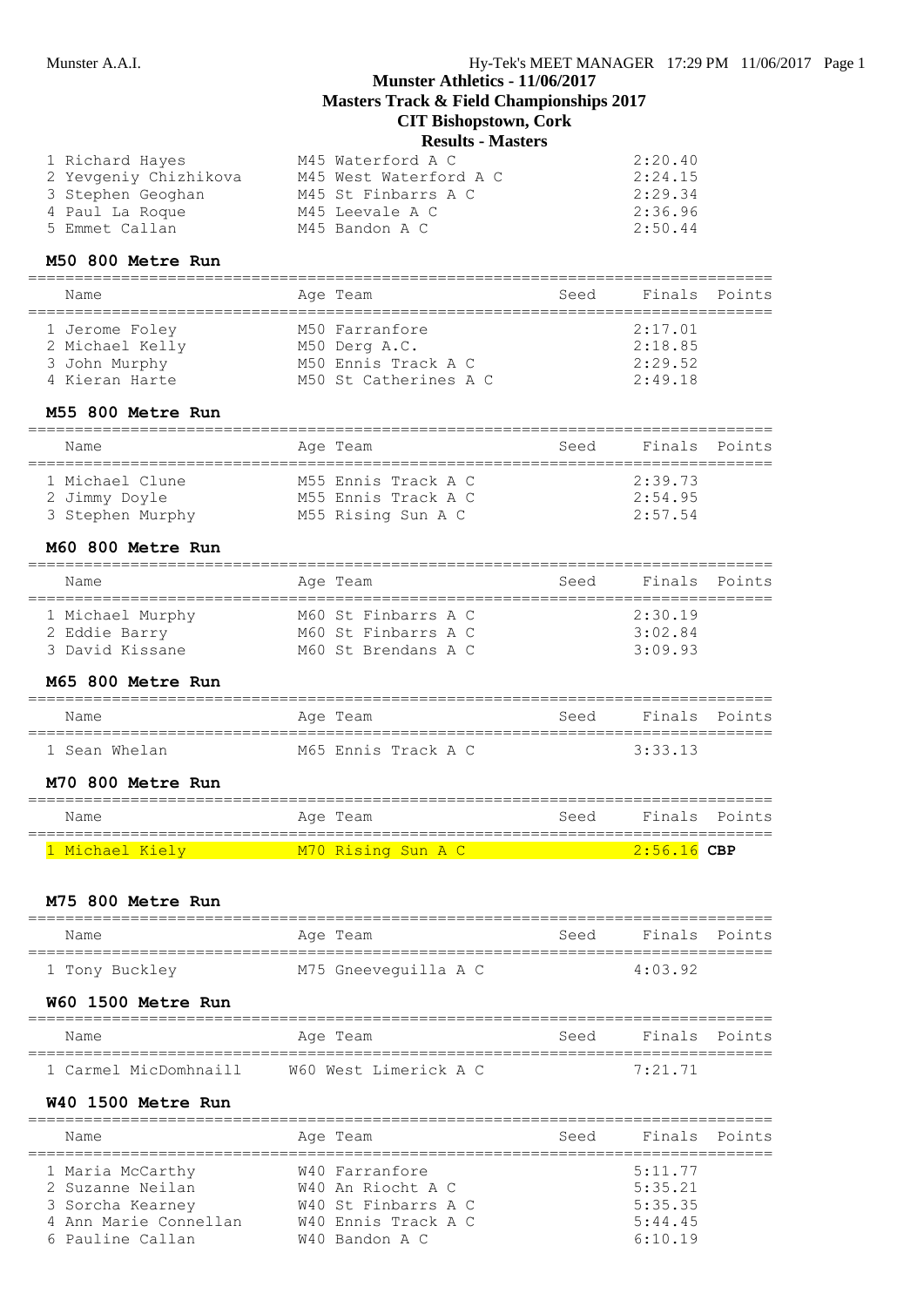### Munster A.A.I. Hy-Tek's MEET MANAGER 17:29 PM 11/06/2017 Page 1

# **Munster Athletics - 11/06/2017**

**Masters Track & Field Championships 2017**

# **CIT Bishopstown, Cork**

#### **Results - Masters**

### 7 Lorraine Hayes W40 Ennis Track A C 6:30.57

#### **W45 1500 Metre Run**

| Name           | Age Team        | Seed | Finals Points |  |
|----------------|-----------------|------|---------------|--|
| 5 Anna O'Neill | W45 Dohenys A C |      | 5.48.81       |  |

#### **M35 1500 Metre Run**

| Name              | Age Team               | Seed | Finals Points |  |
|-------------------|------------------------|------|---------------|--|
| 1 John Fitzgibbon | M35 Thurles Crokes A C |      | 4:32.41       |  |
| 2 Dermot Dineen   | M35 Farranfore         |      | 5:00.61       |  |
| 3 Brian Swaby     | M35 Waterford A C      |      | 4:32.51       |  |
| 4 Tony Ouinlan    | M35 Waterford A C      |      | 4:51.43       |  |

#### **M40 1500 Metre Run**

| Name              | Age Team               | Seed | Finals Points |  |
|-------------------|------------------------|------|---------------|--|
| 1 Laurence Arthur | M40 Derg A.C.          |      | 4:39.38       |  |
| 2 Mossie Keogh    | M40 West Waterford A C |      | 4:45.93       |  |
| 3 Keith Daly      | M40 Limerick A C       |      | 4:49.51       |  |
| 4 Fergal McGrath  | M40 Ennis Track A C    |      | 5:41.00       |  |

#### **M45 1500 Metre Run**

| Name                                                | Age Team                                                   | Seed | Finals Points                 |  |
|-----------------------------------------------------|------------------------------------------------------------|------|-------------------------------|--|
| 1 John Hennessy<br>2 Enda Kiernan<br>3 Emmet Callan | M45 East Cork A C<br>M45 St Finbarrs A C<br>M45 Bandon A C |      | 4:40.15<br>5:36.42<br>6:16.43 |  |

#### **M50 1500 Metre Run**

| Name            | Age Team               | Seed | Finals Points |  |
|-----------------|------------------------|------|---------------|--|
| 1 Dermot Hayes  | M50 Dundrum A C        |      | 4:48.10       |  |
| 2 Harry O'Brien | M50 West Waterford A C |      | 4:48.69       |  |
| 3 Pat Morrissey | M50 Ennis Track A C    |      | 5:30.07       |  |
| 4 Kieran Harte  | M50 St Catherines A C  |      | 6:07.54       |  |
|                 |                        |      |               |  |

================================================================================

#### **M55 1500 Metre Run**

| Name                              | Age Team                                  | Seed | Finals Points      |  |
|-----------------------------------|-------------------------------------------|------|--------------------|--|
| 1 Jimmy Doyle<br>2 Stephen Murphy | M55 Ennis Track A C<br>M55 Rising Sun A C |      | 6:02.04<br>6:20.65 |  |

#### **M60 1500 Metre Run**

| Name                                                 | Age Team                                                  | Seed | Finals Points                 |  |
|------------------------------------------------------|-----------------------------------------------------------|------|-------------------------------|--|
| 1 Michael Murphy<br>2 Matt Alenander<br>3 Pat Murphy | M60 St Finbarrs A C<br>M60 Coolquill A C<br>M60 Eagle A C |      | 5:08.24<br>5:53.17<br>6:02.55 |  |

#### **M65 1500 Metre Run**

| Name          | Age Team            | Seed | Finals Points |  |
|---------------|---------------------|------|---------------|--|
| 1 Sean Whelan | M65 Ennis Track A C |      | $6.52$ 16     |  |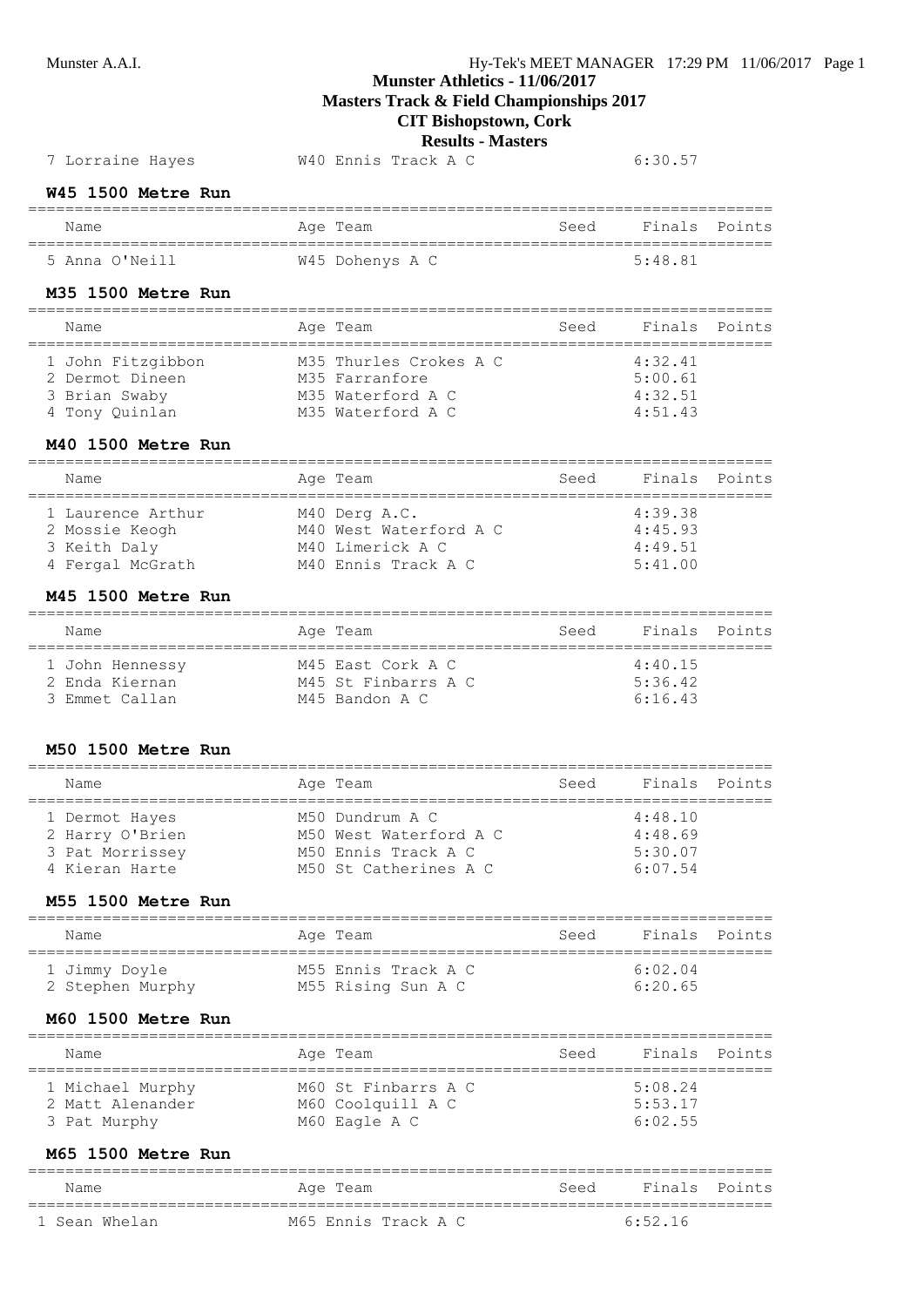| Name                                                          | Age Team                                    | Seed                     | Finals Points                       |               |
|---------------------------------------------------------------|---------------------------------------------|--------------------------|-------------------------------------|---------------|
|                                                               |                                             |                          | 6:48.49                             |               |
| 1 Michael Kiely M70 Rising Sun A C                            |                                             |                          |                                     |               |
| W35 3000 Metre Run                                            |                                             |                          |                                     |               |
| Name                                                          | Age Team                                    | Seed                     | Finals                              | Points        |
|                                                               |                                             |                          | 12:21.87<br>13:04.96                |               |
| W40 3000 Metre Run                                            |                                             |                          |                                     |               |
| Name                                                          | Age Team                                    | Seed                     | Finals                              | Points        |
| 1 Maria McCarthy                                              | W40 Farranfore                              |                          | 10:44.23                            |               |
| 1 Ann Marie Connellan W40 Ennis Track A C<br>2 Suzanne Neilan |                                             |                          | 11:25.98<br>11:28.77                |               |
| 3 Margaret O'Mahony W40 Youghal A C                           | W40 An Riocht A C                           |                          | 11:29.99                            |               |
| W45 3000 Metre Run                                            |                                             |                          |                                     |               |
| Name                                                          | Age Team                                    | Seed                     | Finals                              | Points        |
| 1 Anna O'Neill                                                | W45 Dohenys A C                             |                          | =======================<br>11:19.81 |               |
| W50 3000 Metre Run                                            |                                             |                          |                                     |               |
| Name                                                          | Age Team                                    |                          | Seed Finals Points                  |               |
|                                                               | 1 Caroline Murphy M50 Gneeveguilla A C      |                          | 12:04.52                            |               |
| W55 3000 Metre Run                                            |                                             |                          |                                     |               |
| Name                                                          | Age Team                                    | Seed                     |                                     | Finals Points |
|                                                               |                                             |                          | $11:15.00$ CBP                      |               |
| W60 3000 Metre Rur                                            |                                             |                          |                                     |               |
| Name<br>===============                                       | Age Team                                    | Seed<br>;=============== | Finals                              | Points        |
| 1 Majella Diskin                                              | W60 An Riocht A C                           |                          | $13:14.18$ CBP                      |               |
| M35 3000 Metre Run                                            |                                             |                          |                                     |               |
| Name                                                          | Age Team                                    | Seed                     | Finals                              | Points        |
| 1 Sean McGrath                                                | M35 East Cork A C                           |                          | 9:32.65                             |               |
| 2 Mark McKenna<br>3 John Fitzgibbon                           | M35 Waterford A C<br>M35 Thurles Crokes A C |                          | 9:46.93<br>9:50.19                  |               |
| 4 Patrick Roche                                               | M35 Carrick on Suir A C                     |                          | 10:10.27                            |               |
| Shane O'Sullivan                                              | M35 Dooneen A C                             |                          | 10:24.84                            |               |
| Dermot Dineen                                                 | M35 Farranfore                              |                          | 10:41.64                            |               |
| 7 Peter Tonge<br>M40 3000 Metre Run                           | M35 Ennis Track A C                         |                          | 11:33.08                            |               |
| Name                                                          | Age Team                                    | Seed                     | Finals                              | Points        |
|                                                               | ;========================                   |                          | 9:50.63                             |               |
| 1 Gary Egan<br>$2$ $K_0 + h$ $D_0$ ,                          | M40 An Bru A C<br>$MAO$ I imprick $R$ $C$   |                          | 10.1662                             |               |

2 Keith Daly M40 Limerick A C 10:16.62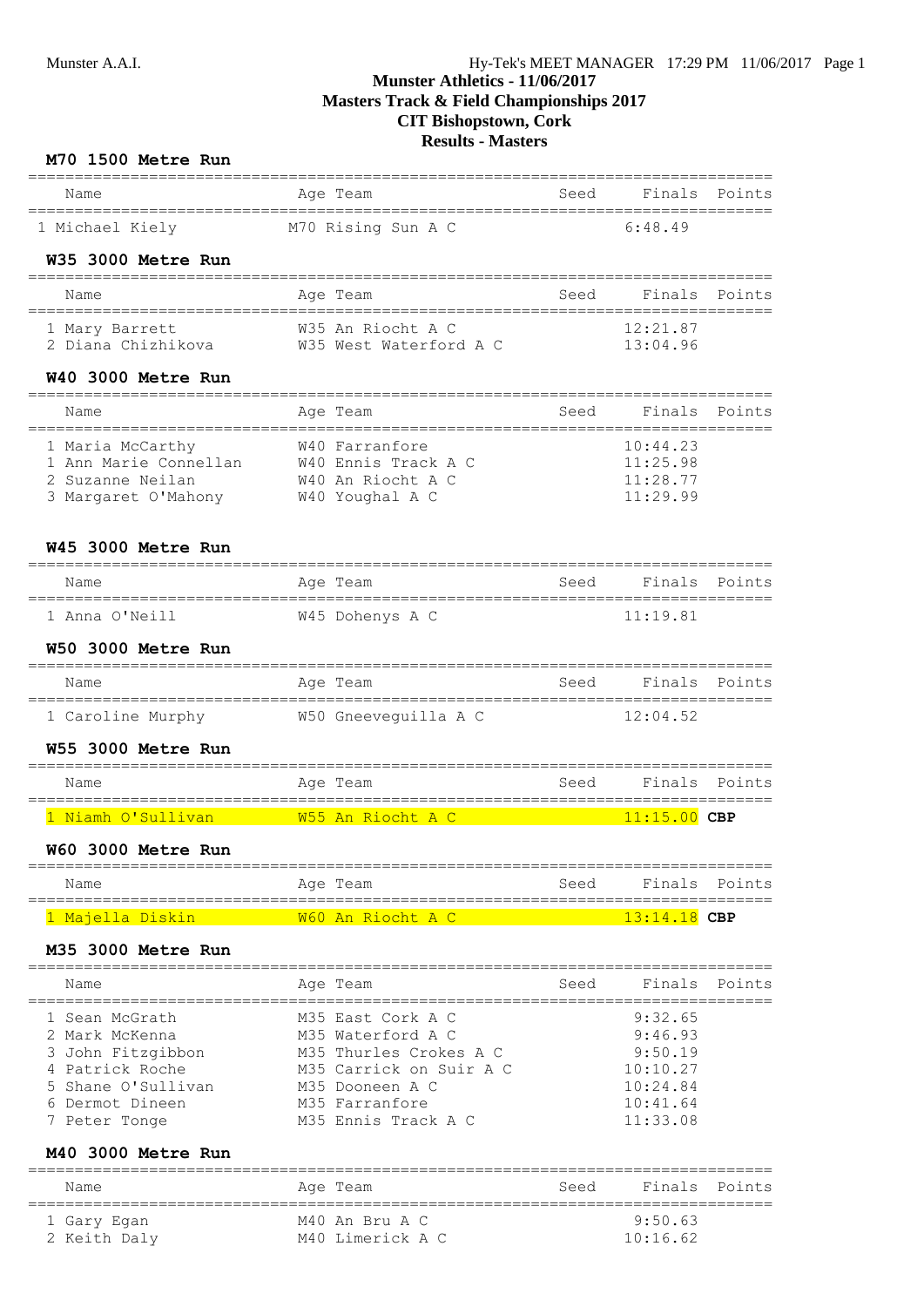**Masters Track & Field Championships 2017**

**CIT Bishopstown, Cork**

#### **Results - Masters**

#### 3 Trevor Leen M40 An Riocht A C 11:09.29

#### **M45 3000 Metre Run**

| Name              | Age Team             | Seed | Finals Points |  |
|-------------------|----------------------|------|---------------|--|
| 1 Frank Hayes     | M45 East Cork A C    |      | 9:55.57       |  |
| 2 Robert Purcell  | M45 Gneeveguilla A C |      | 10:15.77      |  |
| 3 Emmet Callan    | M45 Bandon A C       |      | 13:00.63      |  |
| 4 David Kilgannon | M45 Youghal A C      |      | 12:34.49      |  |

#### **M50 3000 Metre Run**

| Name             | Age Team               | Seed | Finals Points |  |
|------------------|------------------------|------|---------------|--|
| 1 Dermot Hayes   | M50 Dundrum A C        |      | 10:03.91      |  |
| 2 Noel Curtin    | M50 Youghal A C        |      | 10:11.00      |  |
| 3 Ray Hahesy     | M50 West Waterford A C |      | 10:47.84      |  |
| 4 Pat Morrissey  | M50 Ennis Track A C    |      | 11:16.08      |  |
| 5 Denis McCarthy | M50 East Cork A C      |      | 11:59.93      |  |

#### **M55 3000 Metre Run**

| Name            | Age Team            | Seed | Finals Points |  |
|-----------------|---------------------|------|---------------|--|
| 1 Michael Clune | M55 Ennis Track A C |      | 11:54.36      |  |

#### **M60 3000 Metre Run**

| Name                              | Age Team                                | Seed | Finals Points                |  |
|-----------------------------------|-----------------------------------------|------|------------------------------|--|
| 1 Eamon McEvoy<br>2 Neilus Aherne | M60 St Finbarrs A C<br>M60 Midleton A C |      | $11 \cdot 19$ 01<br>11:37.74 |  |

#### **M65 3000 Metre Run**

| Name          | Age Team            | Seed | Finals Points |  |
|---------------|---------------------|------|---------------|--|
| 1 Sean Whelan | M65 Ennis Track A C |      | 12:54.69      |  |

#### **M70 3000 Metre Run**

| Name                 | Age Team      | Seed | Finals Points  |  |
|----------------------|---------------|------|----------------|--|
| 1 Richard Piotrowski | M70 Eagle A C |      | $12:07.81$ CBP |  |

#### **W35 High Jump**

| Name             | Age Team        | Seed | Finals Points |  |
|------------------|-----------------|------|---------------|--|
| 1 Louise Collins | W35 Dooneen A C |      | 1.30m         |  |

### **W45 High Jump**

| Name                  | Age Team       | Seed | Finals Points |  |
|-----------------------|----------------|------|---------------|--|
| 1 Liz McCarthy Coomey | W45 Bandon A C |      | 1.20m         |  |

#### **M35 High Jump**

| Name             | Age Team           | Seed | Finals Points |  |
|------------------|--------------------|------|---------------|--|
| 1 Kevin Shortall | M35 Templemore A C |      | 1.55m         |  |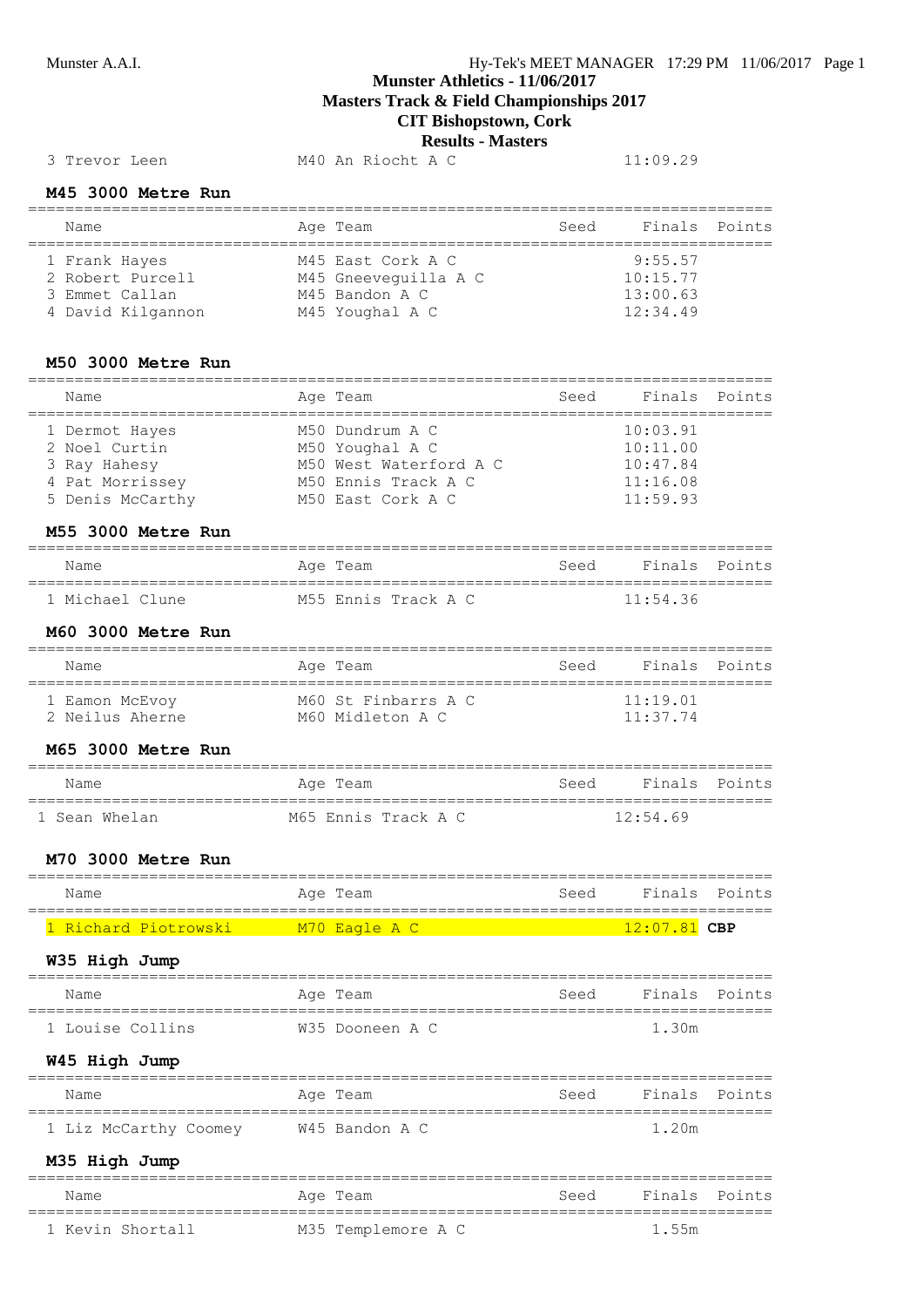**Masters Track & Field Championships 2017**

**CIT Bishopstown, Cork**

|                                                                                  | CIT DISHOPStOWII, COLA<br><b>Results - Masters</b>               |      |                                     |                 |
|----------------------------------------------------------------------------------|------------------------------------------------------------------|------|-------------------------------------|-----------------|
| 2 Martin Curley                                                                  | M35 Ennis Track A C                                              |      | 1.50m                               |                 |
| M40 High Jump                                                                    |                                                                  |      |                                     |                 |
| Name                                                                             | Age Team                                                         | Seed |                                     | Finals Points   |
| ====================================<br>1 Brendan Jnr Dennehy M40 Rising Sun A C |                                                                  |      | 1.50m                               |                 |
| M45 High Jump                                                                    |                                                                  |      |                                     |                 |
| Name                                                                             | Age Team                                                         | Seed |                                     | Finals Points   |
| 1 Michael Dennehy M45 Rising Sun A C<br>2 Finbarr Whelan M45 Belgooly A C        |                                                                  |      | 1.30m<br>1.20m                      |                 |
| M50 High Jump                                                                    |                                                                  |      |                                     |                 |
| Name<br>========================                                                 | Age Team                                                         | Seed |                                     | Finals Points   |
| 1 Tom O'Brien<br>2 Tommy Greene                                                  | M50 Waterford A C<br>M50 St Johns A C                            |      | 1.50m<br>1.40m                      |                 |
| M55 High Jump                                                                    |                                                                  |      |                                     |                 |
| Name                                                                             | Age Team                                                         | Seed |                                     | Finals Points   |
|                                                                                  | 1 Larry O'Grady M55 Mooreabbey Milers                            |      | 1.30m                               |                 |
| M60 High Jump                                                                    |                                                                  |      |                                     |                 |
| Name                                                                             | Age Team                                                         | Seed |                                     | Finals Points   |
| 1 Seamus Fox                                                                     | M60 Fanahan McSweene                                             |      | 1.20m                               |                 |
| M65 High Jump                                                                    |                                                                  |      |                                     |                 |
| Name                                                                             | Age Team                                                         | Seed | Finals                              | Points          |
| 2 Liam O'Dwyer                                                                   | 1 Patrick O'Riordan M65 St Brendans A C 1.15m<br>M65 Dundrum A C |      | 1.05m                               |                 |
| M70 High Jump                                                                    |                                                                  |      |                                     |                 |
| Name                                                                             | Age Team                                                         | seed | Finals                              | Points          |
| 1 Brendan Snr Dennehy                                                            | M70 Rising Sun A C                                               |      | 1.25m                               | _______________ |
| M75 High Jump                                                                    |                                                                  |      |                                     |                 |
| ========<br>Name                                                                 | Age Team                                                         | Seed |                                     | Finals Points   |
| =====================================<br>1 Jim O'Shea                            | M75 Farranfore                                                   |      | ====================<br>$1.20m$ CBP |                 |
|                                                                                  |                                                                  |      |                                     |                 |
| W35 Long Jump                                                                    |                                                                  |      |                                     | Wind Points     |
| Name                                                                             | Age Team                                                         | Seed | Finals                              |                 |
| 1 Geneive Rowland<br>2 Louise Collins                                            | W35 Templemore A C<br>W35 Dooneen A C                            |      | 4.24m<br>4.04m                      | NWI<br>NWI      |
| 3 Elayne Ahern                                                                   | W35 Belgooly A C                                                 |      | 3.95m                               | NWI             |

#### **W40 Long Jump** =====================================================================================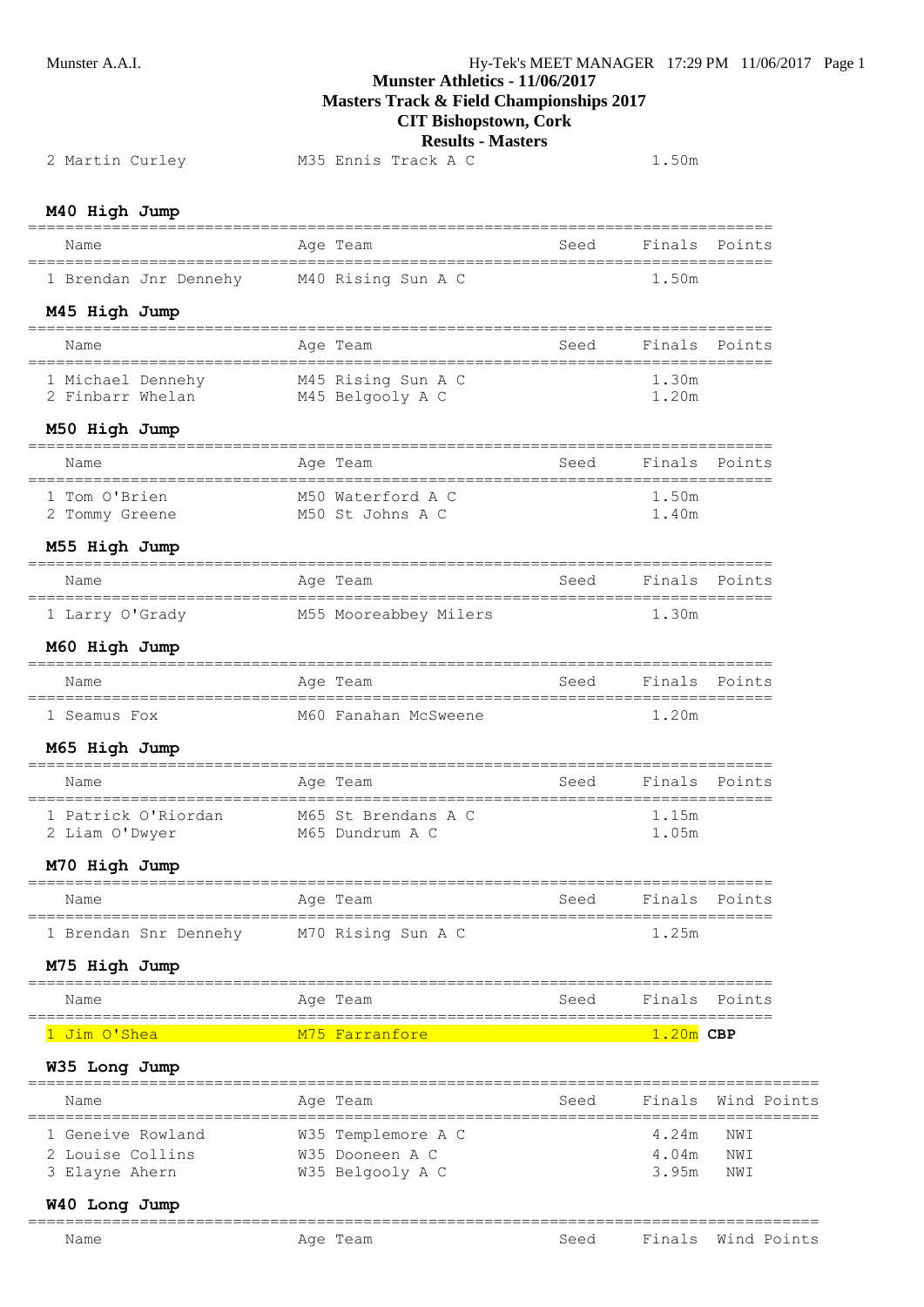# **Results - Masters**

| 1 Ursula Barrett                              |            | W40 St Brendans A C   |      | 4.51m                                      | NWI CBP |             |
|-----------------------------------------------|------------|-----------------------|------|--------------------------------------------|---------|-------------|
| 2 Mary Cahill                                 |            | W40 Ennis Track A C   |      | 3.88m                                      | NWI     |             |
| 3 Mary Kiely                                  |            | W40 Belgooly A C      |      | 3.66m                                      | NWI     |             |
| W45 Long Jump                                 |            |                       |      |                                            |         |             |
| ======================<br>Name                |            | Age Team              | Seed | Finals                                     |         | Wind Points |
| 1 Shirley Fennelly                            |            | W45 Tramore A C       |      | 3.84m                                      | NWI     |             |
| 2 Liz McCarthy Coomey W45 Bandon A C          |            |                       |      | 3.52m                                      | NWI     |             |
| 3 Kathleen Marchelewska Sh W45 Tramore A C    |            |                       |      | 2.88m                                      | NWI     |             |
| M35 Long Jump                                 |            |                       |      |                                            |         |             |
| Name                                          |            | Age Team              | Seed | Finals                                     |         | Wind Points |
| 1 Danny Meaney                                |            | M35 Templemore A C    |      | 5.29m                                      | NWI     |             |
| 2 Gearoid Yelverton M35 Limerick A C          |            |                       |      | 4.38m                                      | NWI     |             |
| M40 Long Jump                                 |            |                       |      |                                            |         |             |
| Name                                          |            | Age Team              | Seed | Finals                                     |         | Wind Points |
| 1 Brendan Jnr Dennehy                         |            | M40 Rising Sun A C    |      | 5.07m                                      | NWI     |             |
| 2 Fergal McGrath                              |            | M40 Ennis Track A C   |      | 3.56m                                      | NWI     |             |
|                                               |            |                       |      |                                            |         |             |
| M45 Long Jump                                 |            |                       |      |                                            |         |             |
| Name<br>===================================== |            | Age Team              | Seed | Finals                                     |         | Wind Points |
| 1 Paschall Halley                             |            | M45 Waterford A C     |      | 4.80m                                      | NWI     |             |
| M50 Long Jump                                 |            |                       |      |                                            |         |             |
| Name<br>------------------                    |            | Age Team              | Seed | Finals<br>================================ |         | Wind Points |
| 1 Tom O'Brien                                 |            | M50 Waterford A C     |      | 5.09m                                      | NWI     |             |
| Tommy Greene                                  |            | M50 St Johns A C      |      | 4.01m                                      | NWI     |             |
| 3 John Murphy                                 |            | M50 Ennis Track A C   |      | 3.89m                                      | NWI     |             |
| M55 Long Jump                                 |            |                       |      |                                            |         |             |
| Name<br>==============                        | __________ | Age Team              | Seed | Finals<br>__________________________       |         | Wind Points |
| 1 Steve Dunning                               |            | M55 St Catherines A C |      | 4.67m                                      | NWI     |             |
| 2 Larry O'Grady                               |            | M55 Mooreabbey Milers |      | 3.74m                                      | NWI     |             |
| 3 Michael Clune                               |            | M55 Ennis Track A C   |      | 3.59m                                      | NWI     |             |
| 4 Eugene McVeigh                              |            | M55 Belgooly A C      |      | 3.38m                                      | NWI     |             |
| M60 Long Jump                                 |            |                       |      |                                            |         |             |
| Name                                          |            | Age Team              | Seed | Finals                                     |         | Wind Points |
| 1 Seamus Fox                                  |            | M60 Fanahan McSweene  |      | 3.70m                                      | NWI     |             |
| M65 Long Jump<br>=================            |            |                       |      |                                            |         |             |
| Name                                          |            | Age Team              | Seed | Finals                                     |         | Wind Points |
| 1 Patrick O'Riordan                           |            | M65 St Brendans A C   |      | 3.74m                                      | NWI     |             |
| 2 Bernard O'Neill                             |            | M65 Clonmel A C       |      | 3.61m                                      | NWI     |             |
| 3 John Rice                                   |            | M65 Grange Fermoy A C |      | 2.16m                                      | NWI     |             |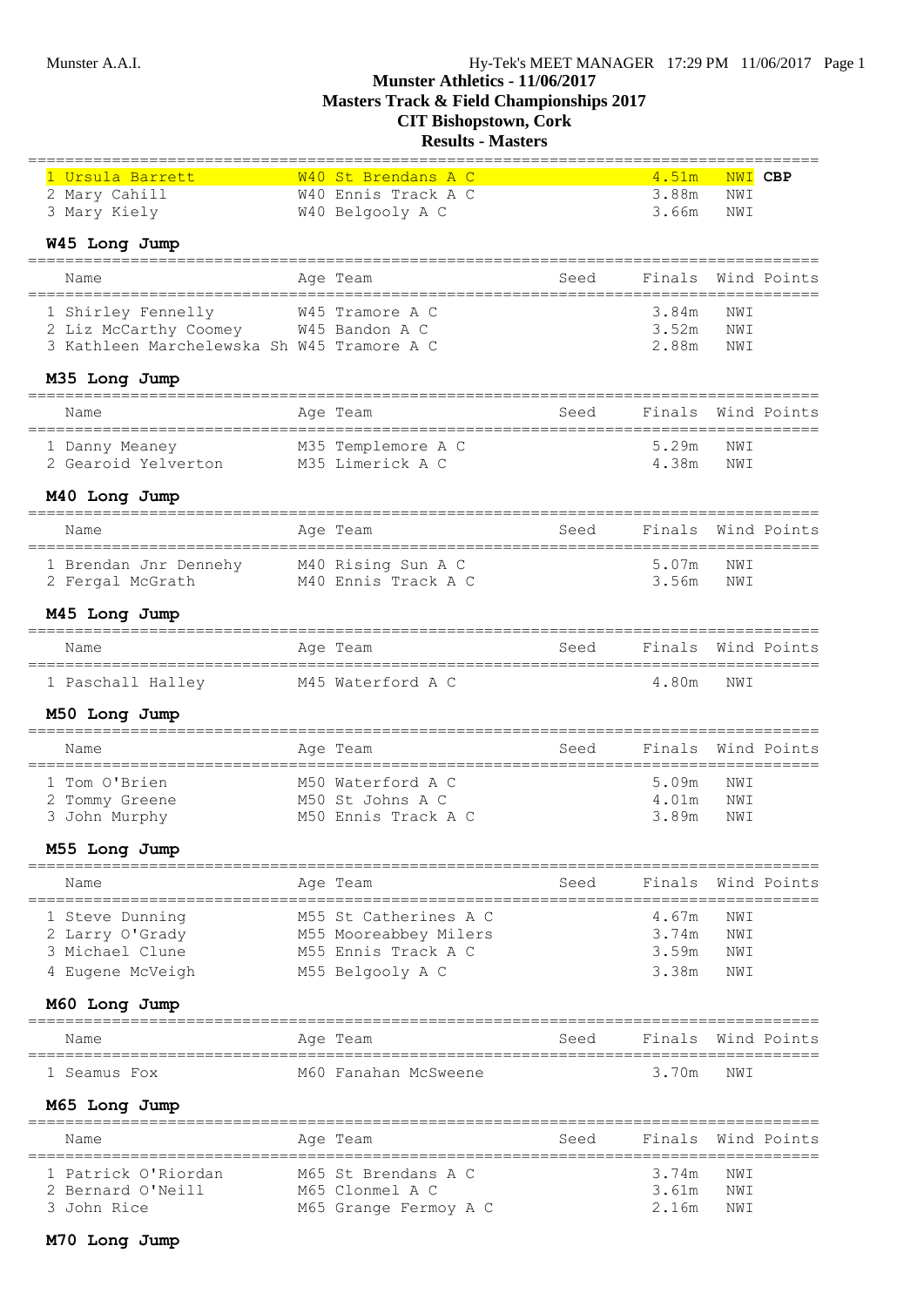**Masters Track & Field Championships 2017**

# **CIT Bishopstown, Cork**

**Results - Masters**

| M35 Shot Putt                                                                             |                                          |                                        |                            |                |  |
|-------------------------------------------------------------------------------------------|------------------------------------------|----------------------------------------|----------------------------|----------------|--|
| 1 Terri Gough                                                                             | W70 West Waterford A C                   |                                        | $5.41m$ CBP                |                |  |
| Name                                                                                      | Age Team                                 | Seed                                   | Finals<br>================ | Points         |  |
| W70 Shot Putt                                                                             |                                          |                                        |                            |                |  |
| 1 Mary Barrett<br>2 Ebhana Finnegan M55 Rising Sun A C                                    | W55 Loughrea A C                         |                                        | 9.74m<br>5.45m             |                |  |
| Name                                                                                      | Age Team                                 | Seed                                   | Finals Points              |                |  |
| W55 Shot Putt<br>======================                                                   |                                          |                                        |                            |                |  |
| 1 Priscilla O'Sullivan                                                                    | W50 Clonakilty Runners                   |                                        | 10.24m                     |                |  |
| Name                                                                                      | Age Team                                 | =====================<br>Seed          | Finals Points              |                |  |
| W50 Shot Putt                                                                             |                                          |                                        |                            |                |  |
| 1 Eileen O'Riordan<br>2 Kathleen Marchelewska Sh W45 Tramore A C<br>3 Kiann Falvey        | W45 Gneeveguilla A C<br>W45 Belgooly A C |                                        | 8.19m<br>5.74m<br>5.15m    |                |  |
| Name                                                                                      | Age Team                                 | Seed                                   | Finals                     | Points         |  |
| W45 Shot Putt                                                                             |                                          |                                        |                            |                |  |
| 3 Pauline Callan                                                                          | W40 Bandon A C                           |                                        | 5.60m                      |                |  |
| 1 Mary Kiely<br>2 Lorraine Hayes W40 Ennis Track A C                                      | W40 Belgooly A C                         |                                        | 5.64m<br>5.47m             |                |  |
| Name                                                                                      | Age Team                                 | Seed                                   | Finals                     | Points         |  |
| W40 Shot Putt                                                                             |                                          |                                        |                            |                |  |
| 1 Geneive Rowland<br>2 Paticia Hatton                                                     | W35 Templemore A C<br>W35 Belgooly A C   |                                        | 7.68m<br>6.49m             |                |  |
| Name                                                                                      | Age Team                                 | Seed<br>=======================        | Finals Points              |                |  |
| W35 Shot Putt                                                                             |                                          | ______________________________________ |                            |                |  |
|                                                                                           |                                          |                                        | 1.67m                      | NWI CBP        |  |
| Name                                                                                      | Age Team                                 | Seed                                   | Finals                     | Wind Points    |  |
| M85 Long Jump                                                                             |                                          |                                        |                            |                |  |
| 2 Jimmy Shiels M75 Country Club                                                           |                                          |                                        | 3.79m<br>2.05m             | NWI CBP<br>NWI |  |
| Name<br>===================================<br>M <sub>75</sub> Farranfore<br>1 Jim O'Shea | Age Team                                 | Seed                                   | Finals                     | Wind Points    |  |
| M75 Long Jump                                                                             |                                          |                                        |                            |                |  |
| 3 Jerry O'Connell                                                                         | M70 Country Club                         |                                        | 2.14m                      | NWI            |  |
| 1 Brendan Snr Dennehy M70 Rising Sun A C<br>2 Con O'Donovan                               | M70 Rising Sun A C                       |                                        | 4.14m<br>3.26m             | NWI CBP<br>NWI |  |
| Name                                                                                      | Age Team                                 | Seed                                   | Finals                     | Wind Points    |  |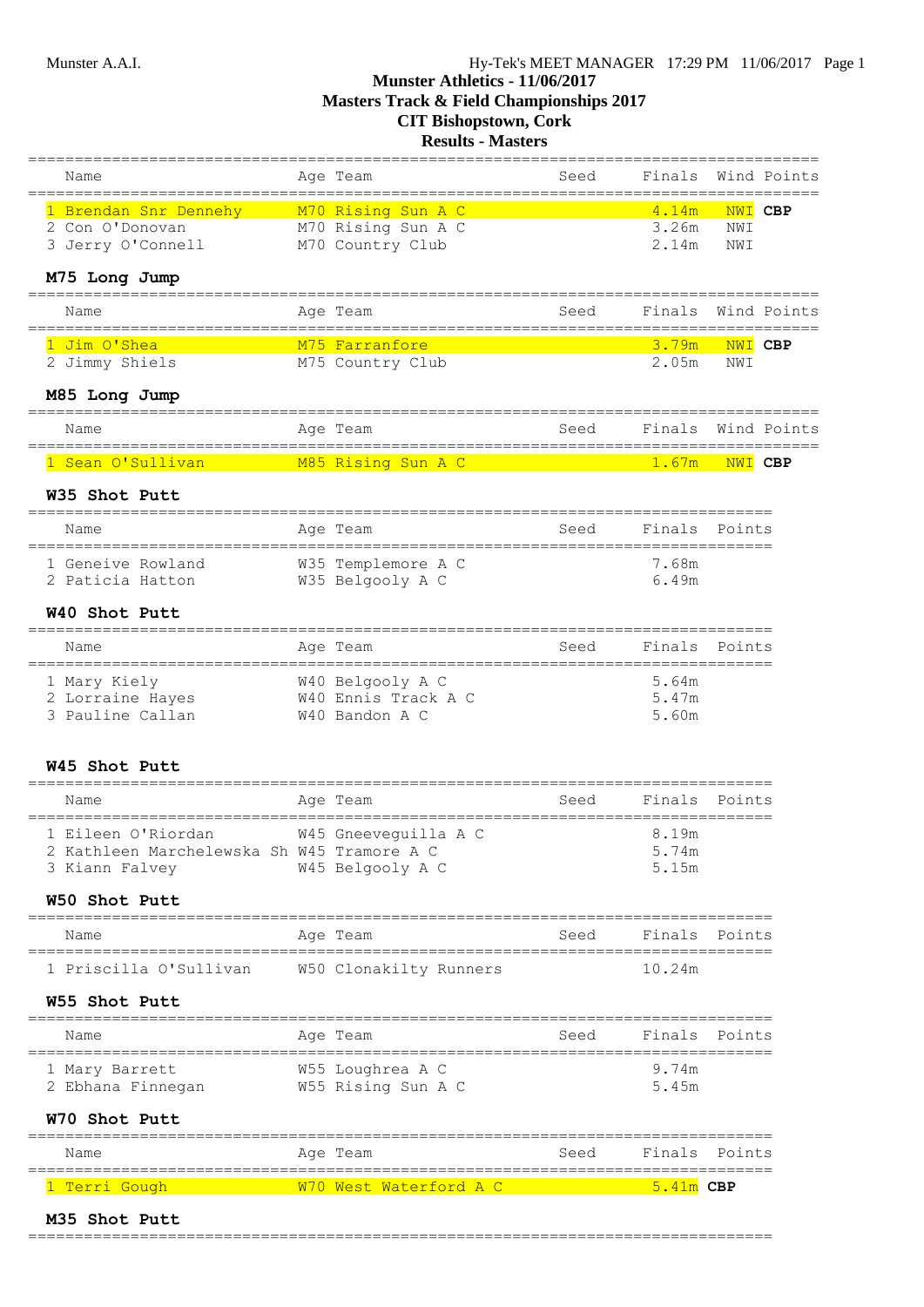| Name                                                                   | Age Team     | ==================================                                | Seed                             | Finals                           | Points        |
|------------------------------------------------------------------------|--------------|-------------------------------------------------------------------|----------------------------------|----------------------------------|---------------|
| 1 Thomas Bouchier<br>2 Eamonn O'Ceallaigh                              |              | M35 Ferrybank A C<br>M35 Ballynonty A C                           |                                  | 9.78m<br>8.79m                   |               |
| M40 Shot Putt                                                          |              |                                                                   |                                  |                                  |               |
| Name                                                                   | Age Team     |                                                                   | Seed                             | Finals                           | Points        |
| =================<br>1 Brian Hayes<br>2 John Leahy<br>3 Fergal McGrath |              | M40 Leevale A C<br>M40 Kilmurry Ibc/N C<br>M40 Ennis Track A C    |                                  | 9.74m<br>9.48m<br>6.98m          |               |
| M45 Shot Putt                                                          |              |                                                                   |                                  |                                  |               |
| Name                                                                   | Age Team     |                                                                   | Seed                             | Finals                           | Points        |
| 1 Shane Scanlon<br>2 John Campbell                                     |              | M45 FiniskValley A C<br>M45 West Limerick A.C.                    |                                  | 10.06m<br>8.04m                  |               |
| M50 Shot Putt<br>=================                                     |              |                                                                   |                                  |                                  |               |
| Name<br>==============<br>___________________                          | Age Team     |                                                                   | Seed<br>======================== | Finals                           | Points        |
| 1 Tommy Greene<br>2 John Murphy<br>3 Kieran Harte                      |              | M50 St Johns A C<br>M50 Ennis Track A C<br>M50 St Catherines A C  |                                  | 10.22m<br>6.89m<br>5.85m         |               |
| M55 Shot Putt                                                          |              |                                                                   |                                  |                                  |               |
| Name                                                                   | Age Team     |                                                                   | Seed                             | Finals                           | Points        |
| 1 Martin Fitzpatrick<br>2 Larry O'Grady                                | M55 St Marys | M55 Mooreabbey Milers                                             |                                  | 9.38m<br>9.37m                   |               |
| M60 Shot Putt<br>==================                                    |              |                                                                   |                                  |                                  |               |
| Name                                                                   | Age Team     |                                                                   | Seed                             | Finals                           | Points        |
| 1 Patsy O'Connor<br>2 Pat Kennedy<br>3 Liam Lyster<br>M65 Shot Putt    |              | M60 Tralee Harriers A C<br>M60 Ferrybank A C<br>M60 Crusaders A C |                                  | $13.16m$ CBP<br>10.07m<br>10.01m |               |
| =======================<br>Name                                        | Age Team     |                                                                   | Seed                             | Finals                           | Points        |
| ================<br>1 Murty Kelly<br>2 John Rice<br>3 Liam O'Dwyer     |              | M65 Brow Rangers A C<br>M65 Grange Fermoy A C<br>M65 Dundrum A C  |                                  | 8.55m<br>6.97m<br>6.75m          |               |
| M70 Shot Putt<br>===========                                           |              |                                                                   |                                  |                                  |               |
| Name                                                                   | Age Team     |                                                                   | Seed                             |                                  | Finals Points |
| 1 Noel Monteith                                                        |              | M70 Borrisokane A C                                               |                                  | 9.16m                            |               |
| M75 Shot Putt                                                          |              |                                                                   |                                  |                                  |               |
| Name                                                                   | Age Team     |                                                                   | Seed                             | Finals                           | Points        |
| 1 Jimmy Shiels<br>2 Tim Fitzpatrick                                    |              | M75 Country Club<br>M75 Liscarroll A C                            |                                  | 7.27m<br>7.27m                   |               |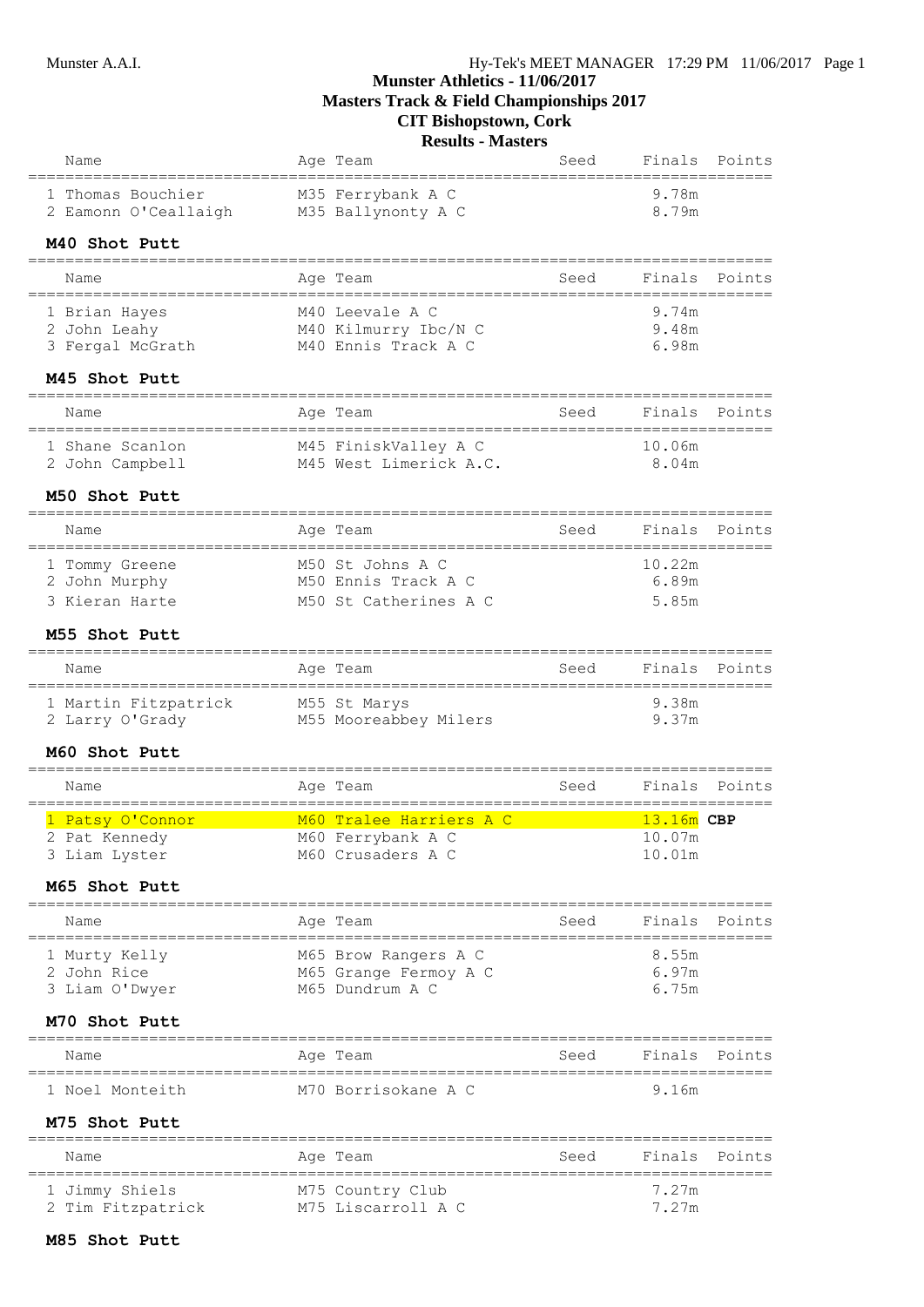# **Munster Athletics - 11/06/2017 Masters Track & Field Championships 2017**

**CIT Bishopstown, Cork**

# **Results - Masters**

| Name<br>:===================================                                                             | Age Team                                                                                                                           | Seed       | Finals                     | Points        |
|----------------------------------------------------------------------------------------------------------|------------------------------------------------------------------------------------------------------------------------------------|------------|----------------------------|---------------|
| M85 St Marys<br>1 Michael Hayes<br>2 Micheal O'Beirne M85 Dundrum A C                                    |                                                                                                                                    |            | 5.92m<br>3.11m             |               |
| W35 Discus Throw                                                                                         |                                                                                                                                    |            |                            |               |
| Name                                                                                                     | Age Team                                                                                                                           | Seed       | Finals                     | Points        |
| 1 Paticia Hatton                                                                                         | W35 Belgooly A C                                                                                                                   |            | 20.16m                     |               |
| W45 Discus Throw                                                                                         |                                                                                                                                    |            |                            |               |
| Name                                                                                                     | Aqe Team                                                                                                                           | Seed       | Finals                     | Points        |
| 1 Eileen O'Riordan<br>2 Liz McCarthy Coomey W45 Bandon A C<br>3 Kathleen Marchelewska Sh W45 Tramore A C | W45 Gneeveguilla A C                                                                                                               |            | 23.50m<br>21.64m<br>15.21m |               |
| W50 Discus Throw                                                                                         |                                                                                                                                    |            |                            |               |
| Name                                                                                                     | Age Team                                                                                                                           | Seed       | Finals                     | Points        |
| ===============<br>:===========<br>1 Priscilla O'Sullivan                                                | ----------------<br>W50 Clonakilty Runners                                                                                         | ========== | 27.73m                     |               |
| W55 Discus Throw                                                                                         |                                                                                                                                    |            |                            |               |
| Name                                                                                                     | Age Team                                                                                                                           | Seed       | Finals Points              |               |
| 1 Mary Barrett                                                                                           | W55 Loughrea A C                                                                                                                   |            | 23.30m                     |               |
| M35 Discus Throw                                                                                         |                                                                                                                                    |            |                            |               |
| --------------------<br>Name                                                                             | Age Team                                                                                                                           | Seed       | Finals                     | Points        |
| 1 Thomas Bouchier<br>2 Martin Curley                                                                     | M35 Ferrybank A C<br>M35 Ennis Track A C                                                                                           |            | 23.84m<br>20.56m           |               |
| M40 Discus Throw                                                                                         |                                                                                                                                    |            |                            |               |
| Name                                                                                                     | Age Team                                                                                                                           | Seed       | Finals                     | Points        |
| ============<br>1 Brian Hayes<br>2 Liam Healy<br>3 John Leahy                                            | ;===================<br>=====================================<br>M40 Leevale A C<br>M40 West Limerick A.C.<br>M40 Kilmurry Ibc/N C |            | 28.19m<br>21.92m<br>15.79m |               |
| M45 Discus Throw                                                                                         |                                                                                                                                    |            |                            |               |
| Name                                                                                                     | Aqe Team                                                                                                                           | Seed       | Finals                     | Points        |
| 1 Shane Scanlon<br>2 Emmet Callan                                                                        | ====================================<br>M45 FiniskValley A C<br>M45 Bandon A C                                                     |            | 34.12m<br>15.73m           |               |
| M50 Discus Throw                                                                                         |                                                                                                                                    |            |                            |               |
| Name                                                                                                     | Age Team                                                                                                                           | Seed       | Finals                     | Points        |
| 1 Martin Flaherty<br>2 Gerard Leahy                                                                      | M50 Tralee Harriers A C<br>M50 Liscarroll A C                                                                                      |            | 27.75m<br>22.86m           |               |
| M55 Discus Throw<br>-----------                                                                          |                                                                                                                                    |            |                            |               |
| Name                                                                                                     | Age Team                                                                                                                           | Seed       |                            | Finals Points |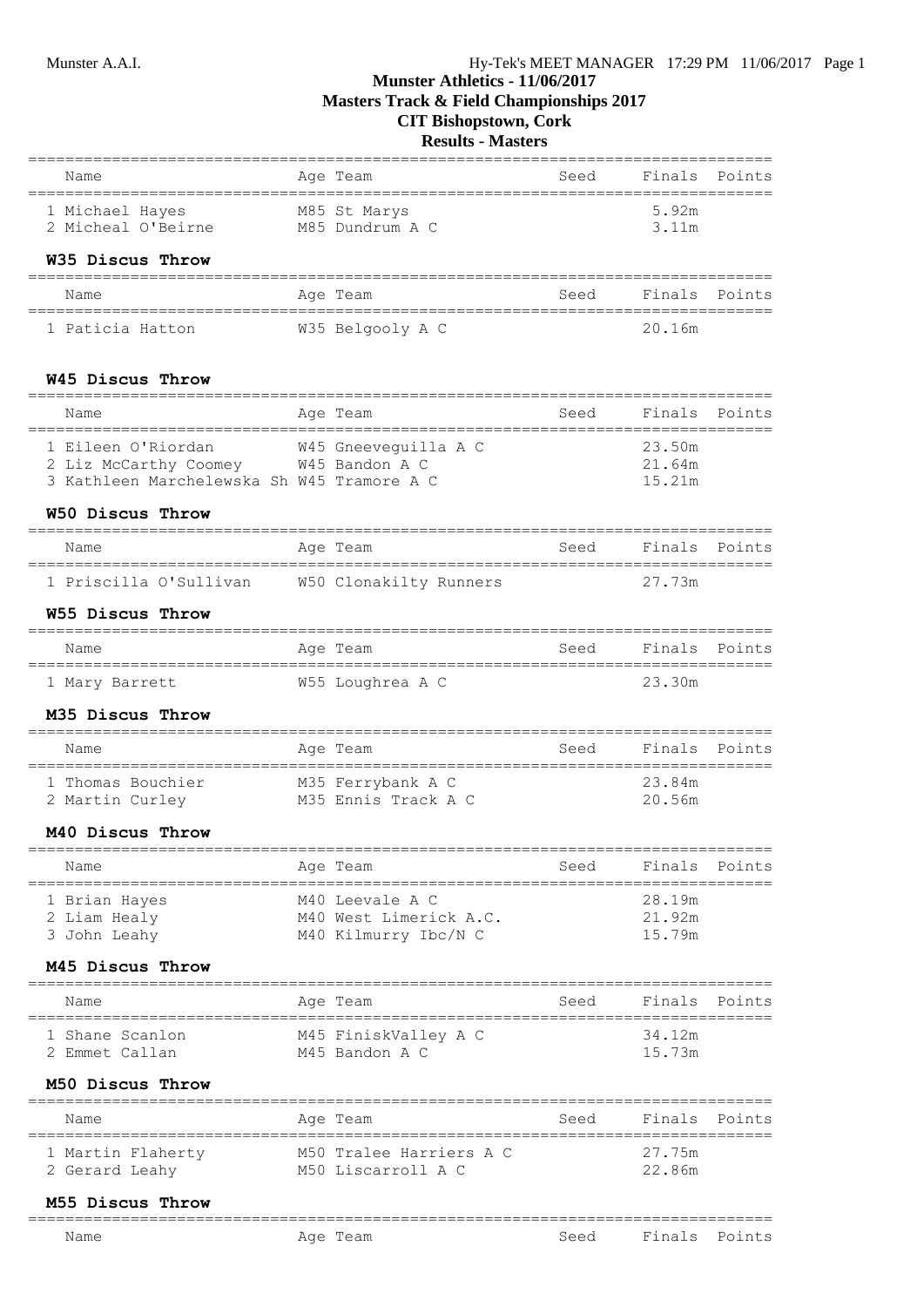**Masters Track & Field Championships 2017**

# **CIT Bishopstown, Cork**

**Results - Masters**

| 1 Larry O'Grady<br>2 Martin Fitzpatrick       | M55 Mooreabbey Milers<br>M55 St Marys         |      | 23.00m<br>22.70m |               |
|-----------------------------------------------|-----------------------------------------------|------|------------------|---------------|
| M60 Discus Throw<br>===================       |                                               |      |                  |               |
| Name                                          | Age Team                                      | Seed | Finals           | Points        |
| 1 Patsy O'Connor                              | M60 Tralee Harriers A C                       |      | 40.54m CBP       |               |
| 2 Pat Kennedy                                 | M60 Ferrybank A C                             |      | 28.35m           |               |
| M65 Discus Throw                              |                                               |      |                  |               |
| Name                                          | Aqe Team                                      | Seed | Finals           | Points        |
| 1 Murty Kelly                                 | M65 Brow Rangers A C                          |      | 28.13m           |               |
| 2 Patrick Kelly<br>3 John Rice                | M65 Ballincollig A C<br>M65 Grange Fermoy A C |      | 22.48m<br>20.55m |               |
| 4 Liam O'Dwyer                                | M65 Dundrum A C                               |      | 14.95m           |               |
| M70 Discus Throw                              |                                               |      |                  |               |
| Name                                          | Aqe Team                                      | Seed | Finals           | Points        |
| 1 Noel Monteith                               | M70 Borrisokane A C                           |      | 23.47m           |               |
| 2 Con O'Donovan                               | M70 Rising Sun A C                            |      | 17.80m           |               |
| M75 Discus Throw<br>========================= |                                               |      |                  |               |
| Name<br>===================================   | Age Team                                      | Seed | Finals           | Points        |
| 1 Tim Fitzpatrick                             | M75 Liscarroll A C                            |      | 18.70m           |               |
| M85 Discus Throw                              |                                               |      |                  |               |
| Name                                          | Age Team                                      | Seed | Finals           | Points        |
| 1 Micheal O'Beirne                            | M85 Dundrum A C                               |      | $16.35m$ CBP     |               |
| 2 Michael Hayes                               | M85 St Marys                                  |      | 13.35m           |               |
| W35 Hammer Throw                              |                                               |      |                  |               |
| Name                                          | Age Team                                      | Seed |                  | Finals Points |
| 1 Paticia Hatton                              | W35 Belgooly A C                              |      | 20.64m           |               |
| W45 Hammer Throw                              |                                               |      |                  |               |
| =============================<br>Name         | Aqe Team<br>==========                        | Seed | Finals           | Points        |
| 1 Liz McCarthy Coomey                         | W45 Bandon A C                                |      | 34.45m           |               |
| 2 Eileen O'Riordan                            | W45 Gneeveguilla A C                          |      | 24.27m           |               |
| W50 Hammer Throw                              |                                               |      |                  |               |
| Name                                          | Age Team                                      | Seed | Finals           | Points        |
| 1 Priscilla O'Sullivan                        | W50 Clonakilty Runners                        |      | 41.22m           |               |
|                                               |                                               |      |                  |               |

### **W55 Hammer Throw**

| Name | $\pi \sim$<br>؎<br>TAUII<br>$\check{}$ | 3444 | Final<br>$\epsilon$ | $D \cap i \cap$ |
|------|----------------------------------------|------|---------------------|-----------------|
|      | ---------------------------------      |      |                     | ____________    |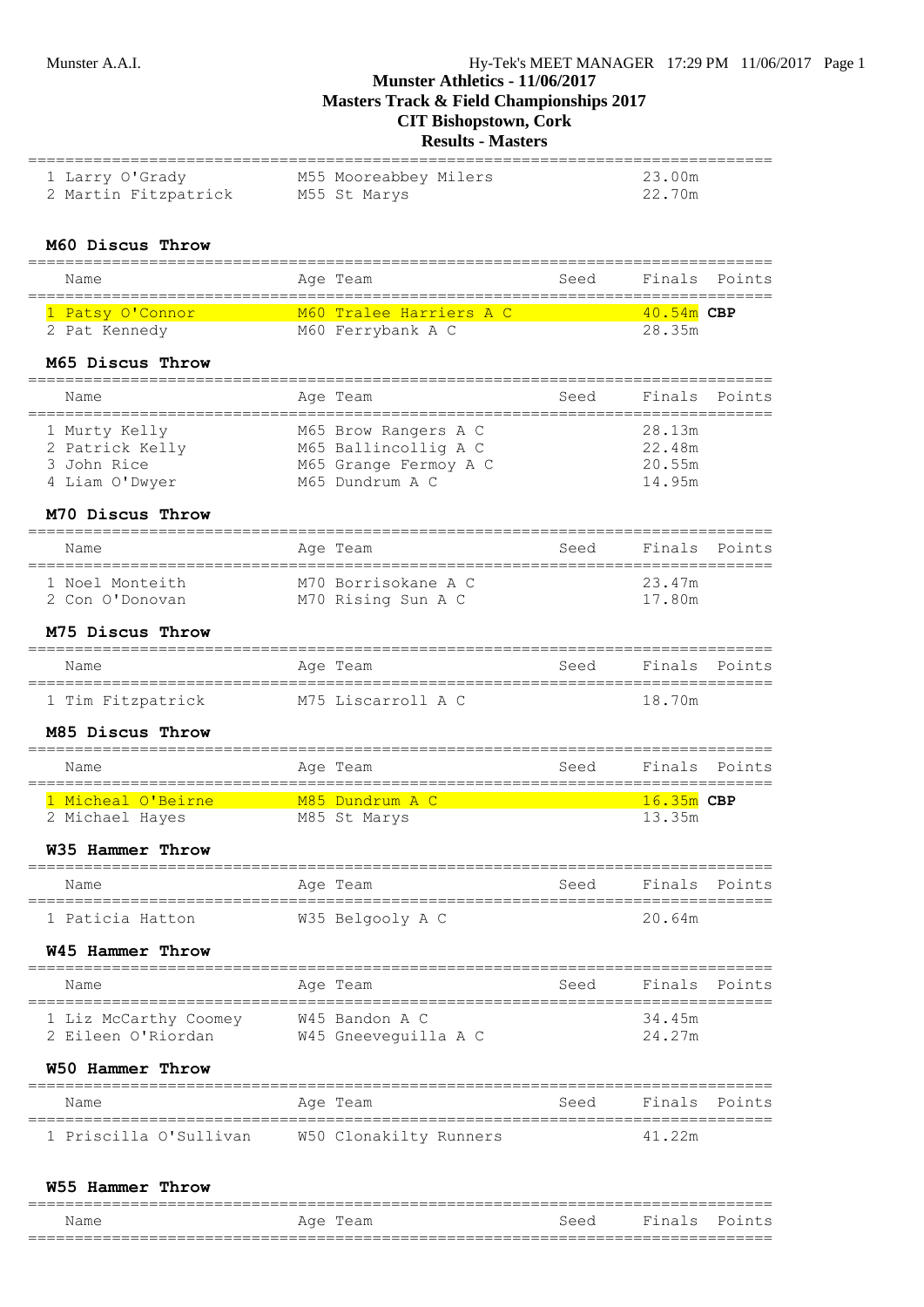**Masters Track & Field Championships 2017**

# **CIT Bishopstown, Cork**

### **Results - Masters**

| 1 Ebhana Finnegan                    | W55 Rising Sun A C                       |      | 19.34m                                                                                                                                                                                                                               |
|--------------------------------------|------------------------------------------|------|--------------------------------------------------------------------------------------------------------------------------------------------------------------------------------------------------------------------------------------|
| W70 Hammer Throw                     |                                          |      |                                                                                                                                                                                                                                      |
| Name                                 | Age Team                                 | Seed | Finals Points                                                                                                                                                                                                                        |
| 1 Terri Gough                        | W70 West Waterford A C                   |      | $14.63m$ CBP                                                                                                                                                                                                                         |
| M35 Hammer Throw                     |                                          |      |                                                                                                                                                                                                                                      |
| Name                                 | Age Team                                 | Seed | Finals<br>Points                                                                                                                                                                                                                     |
| 1 Thomas Bouchier                    | M35 Ferrybank A C                        |      | 29.40m                                                                                                                                                                                                                               |
| M40 Hammer Throw                     |                                          |      |                                                                                                                                                                                                                                      |
| Name                                 | Age Team                                 | Seed | Finals<br>Points<br>-==================================                                                                                                                                                                              |
| 1 Brian Hayes<br>2 John Leahy        | M40 Leevale A C<br>M40 Kilmurry Ibc/N C  |      | 32.10m<br>26.95m                                                                                                                                                                                                                     |
| M45 Hammer Throw                     |                                          |      |                                                                                                                                                                                                                                      |
| Name                                 | Age Team                                 | Seed | Finals Points                                                                                                                                                                                                                        |
|                                      | 1 Shane Scanlon M45 FiniskValley A C     |      | <u> 12.72m CBP (1999) – 42.72m CBP (1999) – 42.72m CBP (1999) – 42.72m CBP (1999) – 42.72m CBP (1999) – 42.72m CBP (1999) – 43.72m CBP (1999) – 43.72m CBP (1999) – 43.72m CBP (1999) – 43.72m CBP (1999) – 43.72m CBP (1999) – </u> |
| 2 John Campbel<br>M50 Hammer Throw   | M45 West Limerick A.C.                   |      | 17.80m                                                                                                                                                                                                                               |
| Name                                 | Age Team                                 | Seed | Finals<br>Points                                                                                                                                                                                                                     |
|                                      |                                          |      | 19.65m                                                                                                                                                                                                                               |
| 1 Tommy Greene<br>M55 Hammer Throw   | M50 St Johns A C                         |      |                                                                                                                                                                                                                                      |
|                                      |                                          |      |                                                                                                                                                                                                                                      |
| Name                                 | Age Team<br>.============                | Seed | Finals<br>Points<br>=============                                                                                                                                                                                                    |
| 1 Martin Fitzpatrick M55 St Marys    |                                          |      | 23.63m                                                                                                                                                                                                                               |
| M60 Hammer Throw                     |                                          |      |                                                                                                                                                                                                                                      |
| Name<br>-------------                | Age Team<br>---------------------------  | Seed | Finals<br>Points<br>======                                                                                                                                                                                                           |
| 1 Pat Kennedy                        | M60 Ferrybank A C                        |      | 33.40m                                                                                                                                                                                                                               |
| M65 Hammer Throw                     |                                          |      |                                                                                                                                                                                                                                      |
| Name                                 | Age Team                                 | Seed | Finals<br>Points                                                                                                                                                                                                                     |
| 1 Patrick Kelly                      | M65 Ballincollig A C                     |      | 23.20m                                                                                                                                                                                                                               |
| 2 Murty Kelly<br>3 John Rice         | M65 Brow Rangers A C                     |      | 23.00m<br>23.00m                                                                                                                                                                                                                     |
| 4 Liam O'Dwyer                       | M65 Grange Fermoy A C<br>M65 Dundrum A C |      | 16.25m                                                                                                                                                                                                                               |
| M75 Hammer Throw                     |                                          |      |                                                                                                                                                                                                                                      |
| --------------------<br>Name         | Age Team                                 | Seed | Finals<br>Points                                                                                                                                                                                                                     |
| ===============<br>1 Tim Fitzpatrick | M75 Liscarroll A C                       |      | 22.40m                                                                                                                                                                                                                               |
| W35 Javelin Throw                    |                                          |      |                                                                                                                                                                                                                                      |
|                                      |                                          |      |                                                                                                                                                                                                                                      |

Name Register Age Team Name Seed Finals Points ================================================================================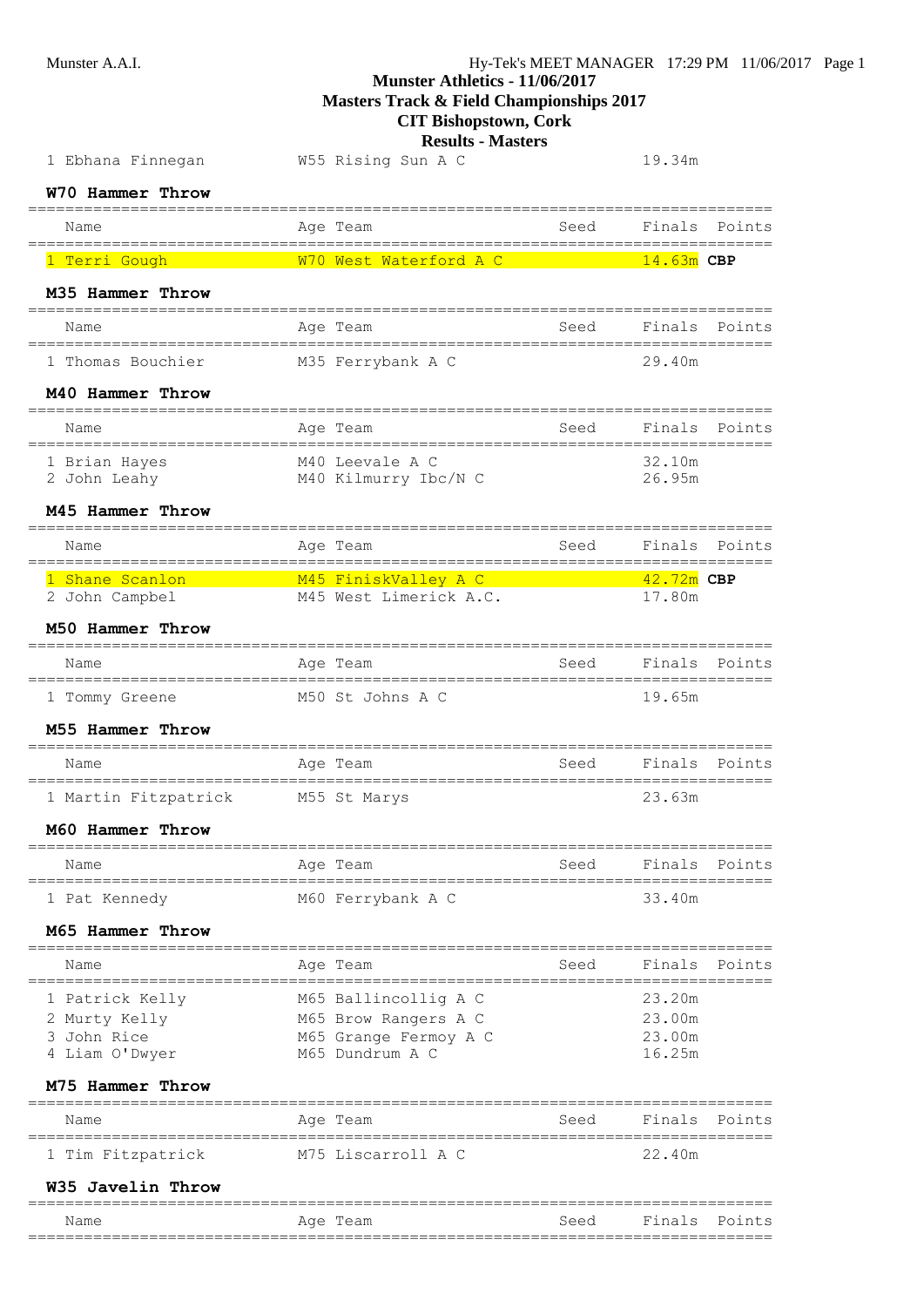**Masters Track & Field Championships 2017**

# **CIT Bishopstown, Cork**

# **Results - Masters**

| 1 Geneive Rowland                       |                 | W35 Templemore A C                  |      | $23.07m$ CBP |               |
|-----------------------------------------|-----------------|-------------------------------------|------|--------------|---------------|
| 2 Paticia Hatton                        |                 | W35 Belgooly A C                    |      | 11.50m       |               |
| W40 Javelin Throw                       |                 |                                     |      |              |               |
| Name                                    |                 | Age Team                            | Seed | Finals       | Points        |
| 1 Deirdre Swinburne                     |                 | W40 Belgooly A C                    |      | 9.25m        |               |
| W45 Javelin Throw                       |                 |                                     |      |              |               |
| ======================<br>Name          |                 | Age Team                            | Seed | Finals       | Points        |
| 1 Shirley Fennelly                      |                 | <b>Example 2018</b> WAS Tramore A C |      | $21.60m$ CBP |               |
| 2 Eileen O'Riordan                      |                 | W45 Gneeveguilla A C                |      | 14.77m       |               |
| 3 Kiann Falvey                          |                 | W45 Belgooly A C                    |      | 10.85m       |               |
| W50 Javelin Throw                       |                 |                                     |      |              |               |
| Name                                    |                 | Age Team                            | Seed | Finals       | Points        |
| 1 Priscilla O'Sullivan                  |                 | W50 Clonakilty Runners              |      | 18.65m       |               |
| 2 Lynda Dorney                          |                 | W50 Belgooly A C                    |      | 10.35m       |               |
| W70 Javelin Throw                       |                 |                                     |      |              |               |
| Name                                    |                 | Age Team                            | Seed |              | Finals Points |
| ======================<br>1 Terri Gough |                 | W70 West Waterford A C              |      | $10.22m$ CBP |               |
| M35 Javelin Throw                       |                 |                                     |      |              |               |
| =======================<br>Name         |                 | -------------<br>Age Team           | Seed | Finals       | Points        |
| 1 Thomas Bouchier                       |                 | M35 Ferrybank A C                   |      | 28.09m       |               |
| M40 Javelin Throw                       |                 |                                     |      |              |               |
| Name                                    |                 | Age Team                            | Seed | Finals       | Points        |
| ======================<br>1 Brian Hayes | =============== | M40 Leevale A C                     |      | 37.84m       |               |
| M40 Javelin Throw                       |                 |                                     |      |              |               |
| 1 David Littlejohn                      |                 | M40 Kenmare & Dristi                |      | 37.80m       |               |
| 2 John Leahy                            |                 | M40 Kilmurry Ibc/N C                |      | 12.84m       |               |
| M45 Javelin Throw                       |                 |                                     |      |              |               |
| Name                                    |                 | Age Team                            | Seed | Finals       | Points        |
| 1 Andreas Purman                        |                 | M45 Leevale A C                     |      | 44.82m       |               |
| 2 Noel Quinn                            |                 | M45 Ardmore AC                      |      | 27.46m       |               |
| 3 Finbarr Whelan                        |                 | M45 Belgooly A C                    |      | 26.42m       |               |
| 4 Emmet Callan                          |                 | M45 Bandon A C                      |      | 18.88m       |               |
| M55 Javelin Throw                       |                 |                                     |      |              |               |
| Name                                    |                 | Age Team                            | Seed | Finals       | Points        |
| 1 Martin Fitzpatrick                    |                 | M55 St Marys                        |      | 19.41m       |               |
| M60 Javelin Throw                       |                 |                                     |      |              |               |
| Name                                    |                 | Age Team                            | Seed | Finals       | Points        |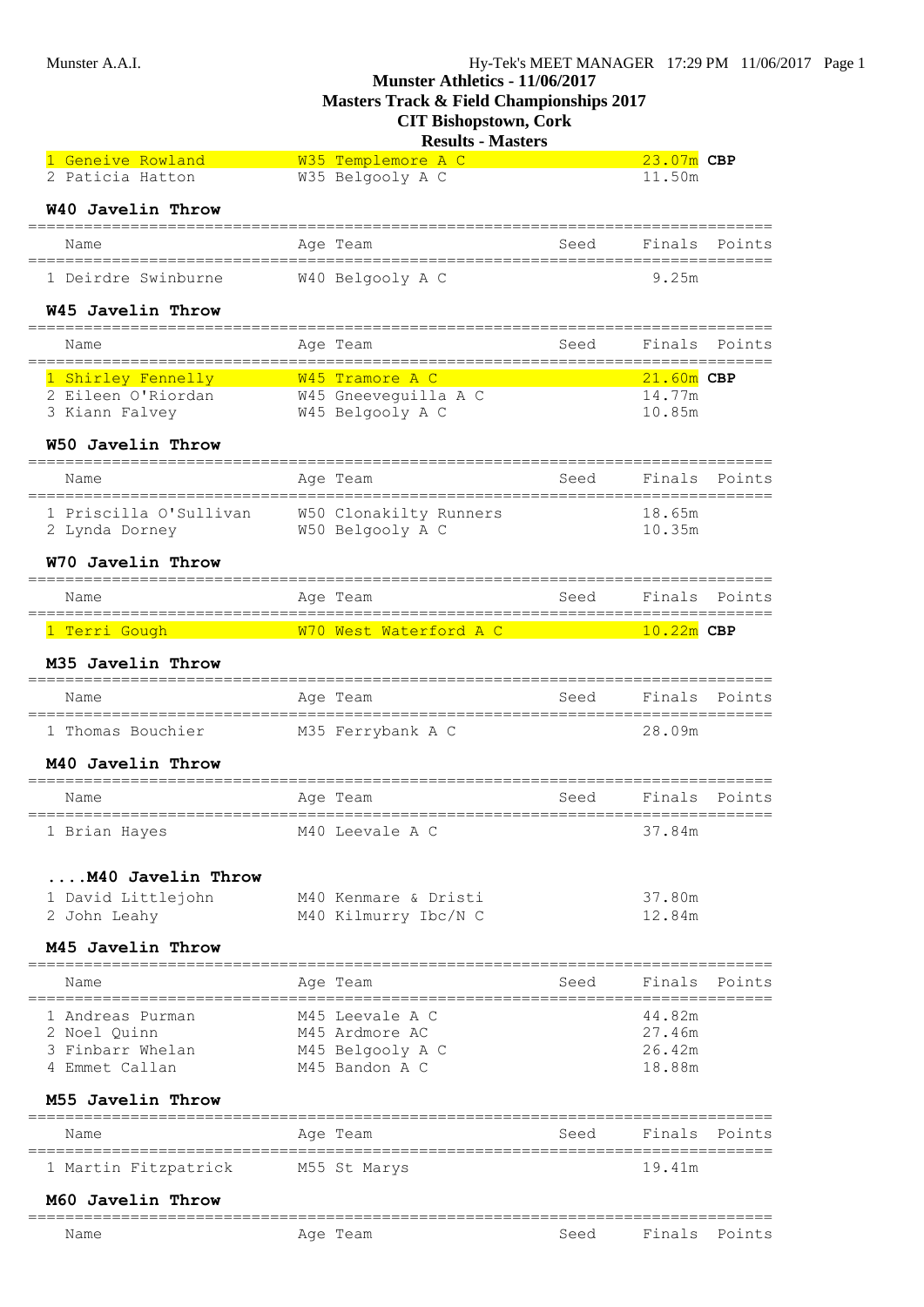| 1 Patsy O'Connor<br>2 David Kissane                     | M60 Tralee Harriers A C<br>M60 St Brendans A C                |      | 40.04m CBP<br>17.40m       |        |  |  |  |  |
|---------------------------------------------------------|---------------------------------------------------------------|------|----------------------------|--------|--|--|--|--|
| M65 Javelin Throw<br>==============================     |                                                               |      |                            |        |  |  |  |  |
| Name<br>======================================          | Age Team                                                      | Seed | Finals                     | Points |  |  |  |  |
| 1 Bernard O'Neill<br>2 John Rice                        | M65 Clonmel A C<br>M65 Grange Fermoy A C                      |      | 21.52m<br>15.98m           |        |  |  |  |  |
| M70 Javelin Throw<br>========================           |                                                               |      |                            |        |  |  |  |  |
| Name<br>==============                                  | Age Team                                                      | Seed | Finals                     | Points |  |  |  |  |
| 1 Noel Monteith<br>2 Con O'Donovan<br>3 Jerry O'Connell | M70 Borrisokane A C<br>M70 Rising Sun A C<br>M70 Country Club |      | 26.43m<br>17.05m<br>16.34m |        |  |  |  |  |
| M75 Javelin Throw<br>==============================     |                                                               |      |                            |        |  |  |  |  |
| Name                                                    | Age Team                                                      | Seed | Finals                     | Points |  |  |  |  |
| 1 Tim Fitzpatrick                                       | M75 Liscarroll A C                                            |      | 11.36m                     |        |  |  |  |  |
| M85 Javelin Throw                                       |                                                               |      |                            |        |  |  |  |  |
| Name                                                    | Age Team<br>============================                      | Seed | Finals                     | Points |  |  |  |  |
| 1 Micheal O'Beirne                                      | <b>Example 1985 Dundrum A C</b>                               |      | $5.90m$ CBP                |        |  |  |  |  |
| M35 Weight Throw For Distance                           |                                                               |      |                            |        |  |  |  |  |
| Name                                                    | Age Team                                                      | Seed | Finals                     | Points |  |  |  |  |
| 1 Thomas Bouchier M35 Ferrybank A C                     |                                                               |      | $5.78m$ CBP                |        |  |  |  |  |
| M40 Weight Throw For Distance                           |                                                               |      |                            |        |  |  |  |  |
| Name                                                    | Age Team                                                      | Seed | Finals                     | Points |  |  |  |  |
| 1 John Leahy                                            | M40 Kilmurry Ibc/N C                                          |      | 5.62m                      |        |  |  |  |  |

### **M45 Weight Throw For Distance**

| Name              | Age Team           | Seed | Finals Points |  |
|-------------------|--------------------|------|---------------|--|
| 1 Michael Dennehv | M45 Rising Sun A C |      | 4.65m         |  |

 2 Brendan Jnr Dennehy M40 Rising Sun A C 5.28m 3 Brian Hayes M40 Leevale A C 5.17m

### **M50 Weight Throw For Distance**

| Name                             | Age Team                                    | Seed | Finals Points  |
|----------------------------------|---------------------------------------------|------|----------------|
| 1 Martin Flaherty                | M50 Tralee Harriers A C<br>M50 St Johns A C |      | 7.20m<br>7.04m |
| 2 Tommy Greene<br>3 Kieran Harte | M50 St Catherines A C                       |      | 2 73m          |

### **M55 Weight Throw For Distance**

| Name                 | Age Team     | Seed | Finals Points |  |
|----------------------|--------------|------|---------------|--|
| 1 Martin Fitzpatrick | M55 St Marys |      | 691m          |  |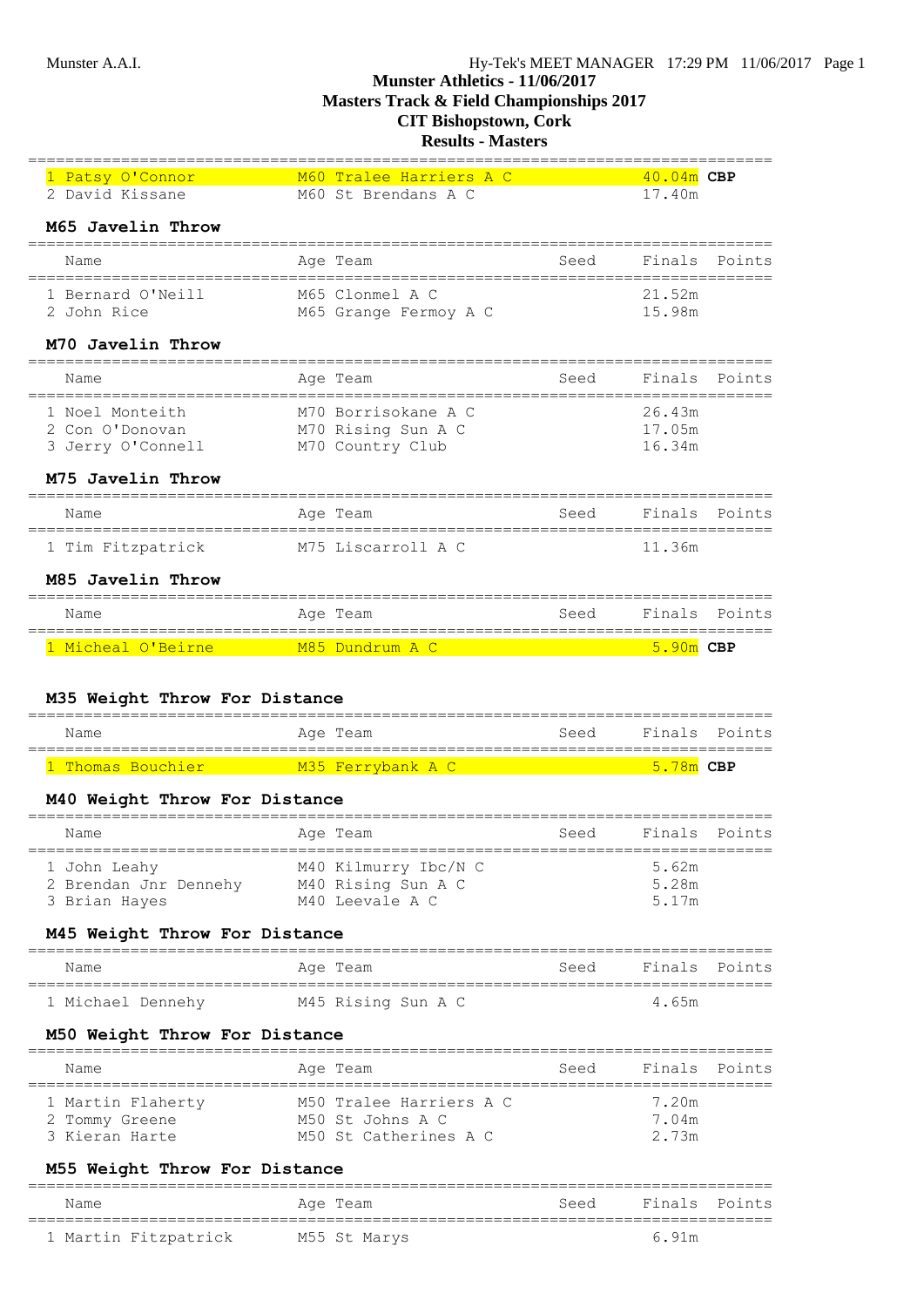**Masters Track & Field Championships 2017**

**CIT Bishopstown, Cork**

#### **Results - Masters**

## 2 Larry O'Grady M55 Mooreabbey Milers 5.91m

**M60 Weight Throw For Distance**

| Name                              | Age Team                                     | Seed | Finals Points  |  |
|-----------------------------------|----------------------------------------------|------|----------------|--|
| 1 Patsy O'Connor<br>2 Pat Kennedy | M60 Tralee Harriers A C<br>M60 Ferrybank A C |      | 7.96m<br>6.75m |  |
| 3 Liam Lyster                     | M60 Crusaders A C                            |      | 6 22m          |  |

#### **M65 Weight Throw For Distance**

| Name            | Age Team              | Seed | Finals Points |  |
|-----------------|-----------------------|------|---------------|--|
| 1 John Rice     | M65 Grange Fermoy A C |      | 6 72m         |  |
| 2 Patrick Kelly | M65 Ballincollig A C  |      | 5.67m         |  |

### **M70 Weight Throw For Distance**

| Name            | Age Team            | Seed | Finals Points |  |
|-----------------|---------------------|------|---------------|--|
| 1 Noel Monteith | M70 Borrisokane A C |      | 7.54m         |  |

#### **M75 Weight Throw For Distance**

| Name              | Age Team           | Seed | Finals Points |  |
|-------------------|--------------------|------|---------------|--|
| 1 Tim Fitzpatrick | M75 Liscarroll A C |      | 6.68m         |  |

#### **M85 Weight Throw For Distance**

| Name               | Age Team        | Seed | Finals Points |  |
|--------------------|-----------------|------|---------------|--|
| 1 Micheal O'Beirne | M85 Dundrum A C |      | 2.92m CBP     |  |

#### **M35 3000 Metre Race Walk**

| Name             | Age Team          | Seed | Finals Points |  |
|------------------|-------------------|------|---------------|--|
| 1 Ross Alexander | M35 Coolquill A C |      | 15:09.73      |  |

### **M50 3000 Metre Race Walk**

| Name              | Age Team          | Seed | - Finals - Points |  |
|-------------------|-------------------|------|-------------------|--|
| 1 John Joe Lawlor | M50 St Josephs AC |      | 15:45.19          |  |

### **M55 3000 Metre Race Walk**

| Name             | Aqe Team              | Seed | Finals Points |  |
|------------------|-----------------------|------|---------------|--|
| 1 Patrick Murphy | M55 Castleisland A.C. |      | 14:36.37      |  |

# **M70 3000 Metre Race Walk**

| Name |                 | Age Team               | Seed | Finals Points |  |
|------|-----------------|------------------------|------|---------------|--|
|      | 1 Sean McMullin | M70 Mullingar Harriers |      | 17:32.06      |  |

### **Masters Women Over 35 4 x 100 Metre Relay**

- **1. Templemore A.C. 62.03**
- **2. Ennis Track A.C. 68.30**
- **3. Belgooly A.C. 93.27**
- **4. Belgooly A.C. 95.69**